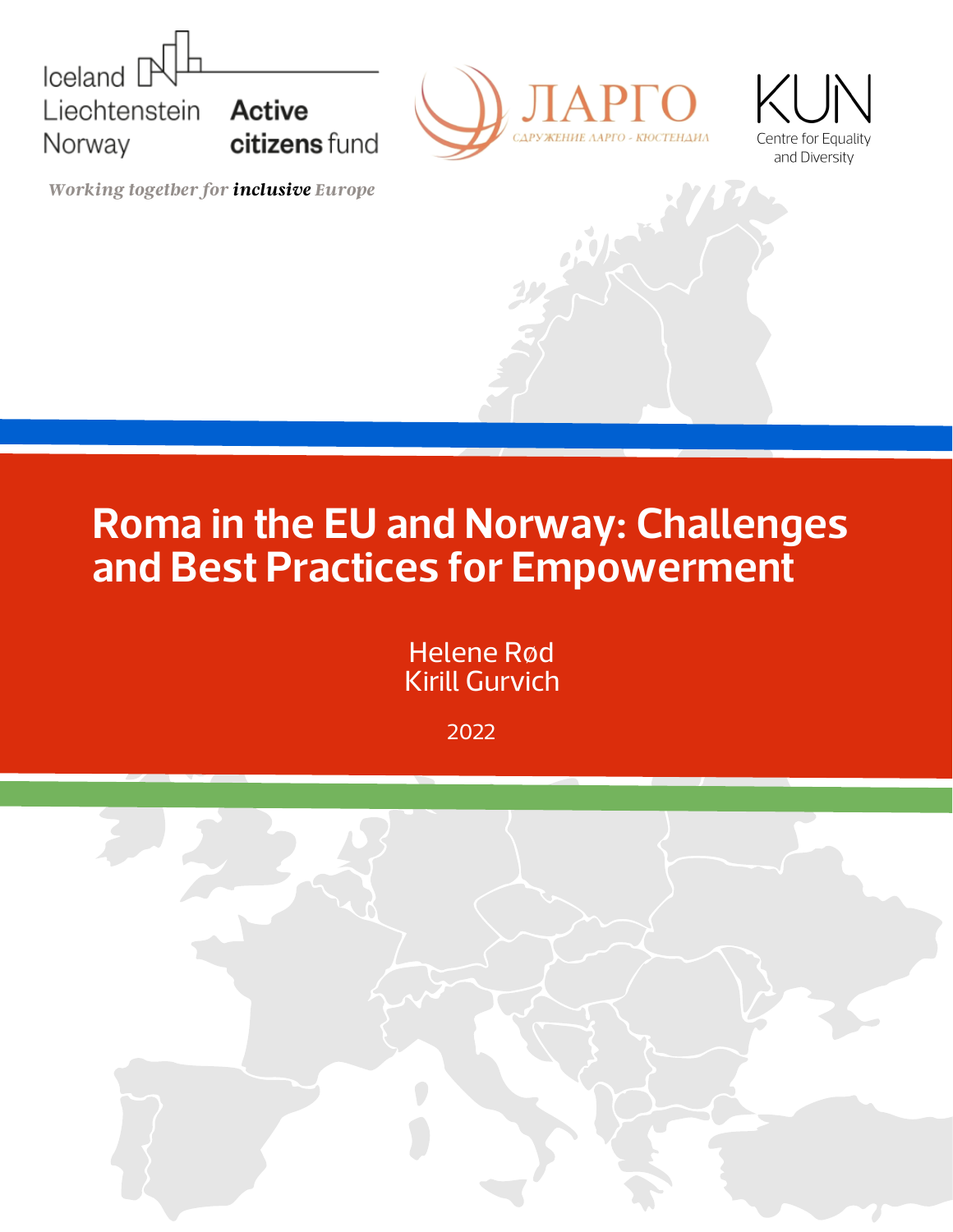





*Working together for inclusive Europe*

# **Roma in the EU and Norway: Challenges and Best Practices for Empowerment**

Helene Rød Kirill Gurvich

2022

To cite thisreport: Rød, H., & Gurvich, K. L. (2022). Roma in the EU and Norway: Challenges and Best Practices for Empowerment. KUN Centre for Equality and Diversity.

This document was created with the financial support of the Active Citizens Fund Bulgaria under the Financial Mechanism of the European Economic Area. The sole responsibility for the content of the document lies with the Liberal Alternative for Roma Civic Association - LARGO in partnership with KUN Center for Equality and Diversity - Norway, and under no circumstances can this document be considered as reflecting the official opinion of the Financial Mechanism of The European Economic Area and the *Operator of the Active Citizens Fund Bulgaria www.activecitizensfund.bg*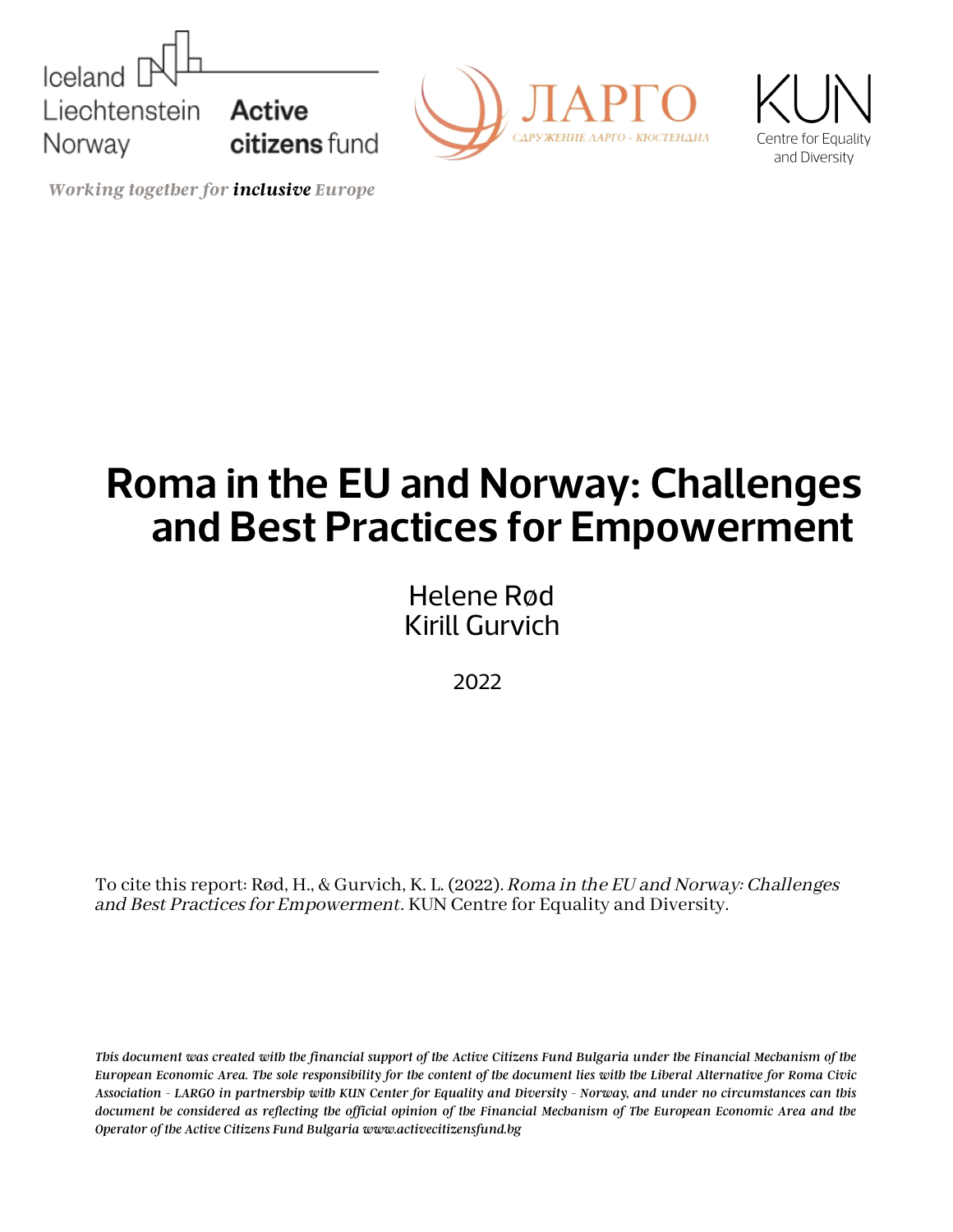## Contents

I Have a Dream project is being implemented with financial support from Iceland, Liechtenstein and Norway under the EEA Financial Mechanism. The main goal of the project "I have a dream" is to test, implement and disseminate innovative methods for empowering Roma women and girls through direct advocacy.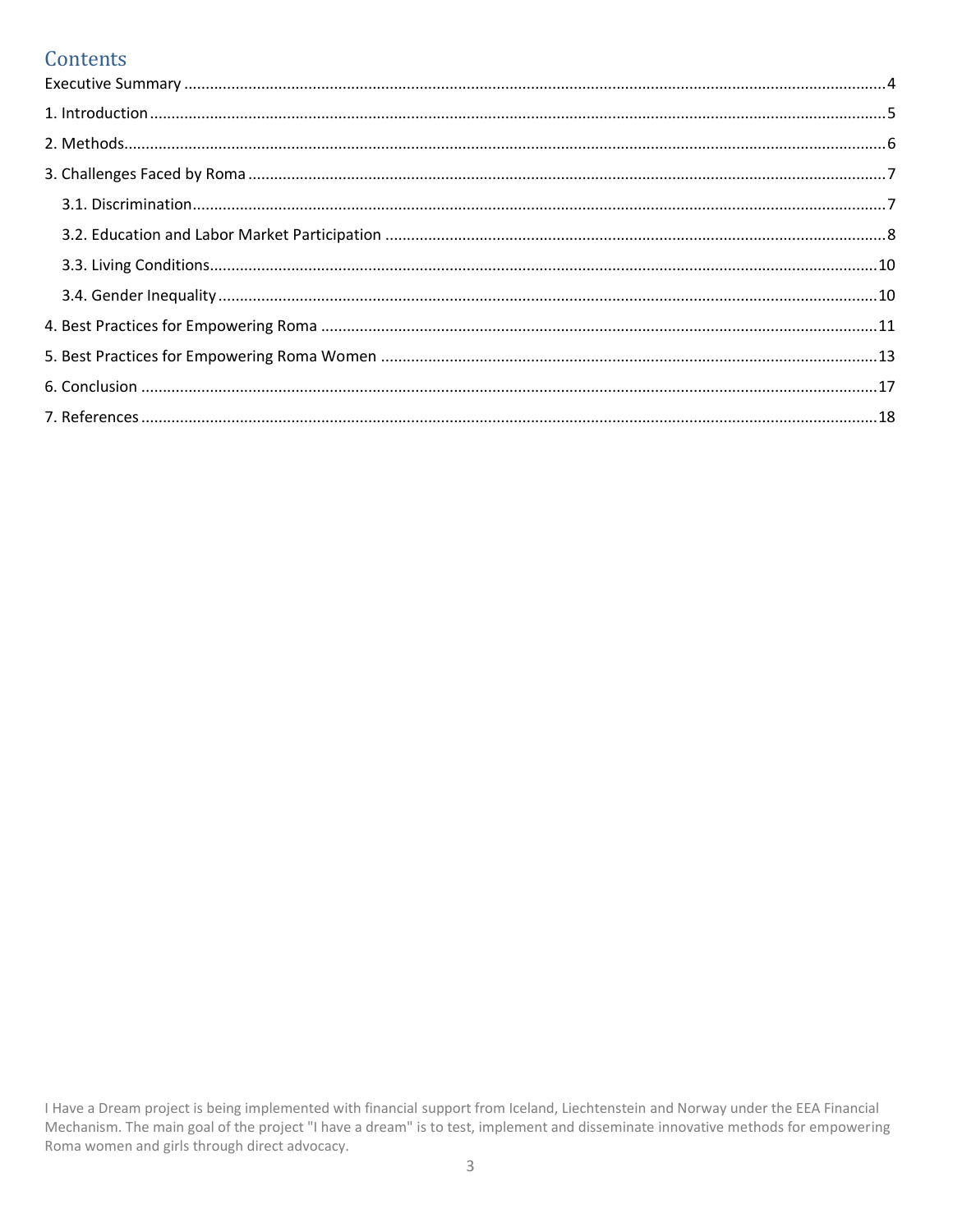#### <span id="page-3-0"></span>Executive Summary

This desk research was conducted as part of the "I have a dream" project by the Norwegian organization KUN Centre for Equality and Diversity in collaboration with the Bulgarian organization LARGO. Funding for this project was provided by the EEA and Norway Grants Active Citizens Fund.

This report comprises a review of academic works accompanied by practical insights from governmental, media, and civil society reports and publications. The textual data were collected from scientific databases and relevant government and NGOs' websites, organized, coded, and analyzed in Nvivo software.

Roma is one of the largest ethnic minority groups in Europe - an estimated 10-12 million Roma live across Europe - as well as one of the most disadvantaged. The Roma are discriminated against in public spaces while addressing public services and contacting social institutions as well as by media, labor market, and educational institutions. According to the analyzed literature, representation of Roma in the media is one of the most challenging areas, because it not only supports the development and spread of negative stereotypes about Roma but also influences key-social institutions.

Various empowerment initiatives and practices address the oppression of and discrimination against Roma. The reviewed literature discusses development programs (scholarships, mentoring, and training), that aim to reduce barriers to getting an education and establish alliances between Roma and civil society organizations. These programs attempt to empower Roma women, youth, LGBTQ+, economically marginalized, and illiterate communities. Training initiatives seek to increase the presence of Roma in media and public debates on the national and local levels.

In recent years, projects aiming to empower Roma women have received increasing attention among academics, politicians, and service providers. The women empowerment initiatives cover the following areas: leisure time, mental and physical health, parenting, and household economy. Special attention is being paid to art as a method to empower Roma women in Europe. Visual and digital art are being used to build a more nuanced and less negative image of Roma and to empower Roma women. According to the analyzed articles and reports, art programs may facilitate collaboration between civil society and Roma communities, and prevent and reduce prejudice, exclusion, and marginalization of Roma, particularly Roma women.

The Roma remain one of the most marginalized social minority groups in Europe. For decades, decision makers have neglected the exclusion, gender inequality, and barriers to accessing education, the labor market, and social

I Have a Dream project is being implemented with financial support from Iceland, Liechtenstein and Norway under the EEA Financial Mechanism. The main goal of the project "I have a dream" is to test, implement and disseminate innovative methods for empowering Roma women and girls through direct advocacy.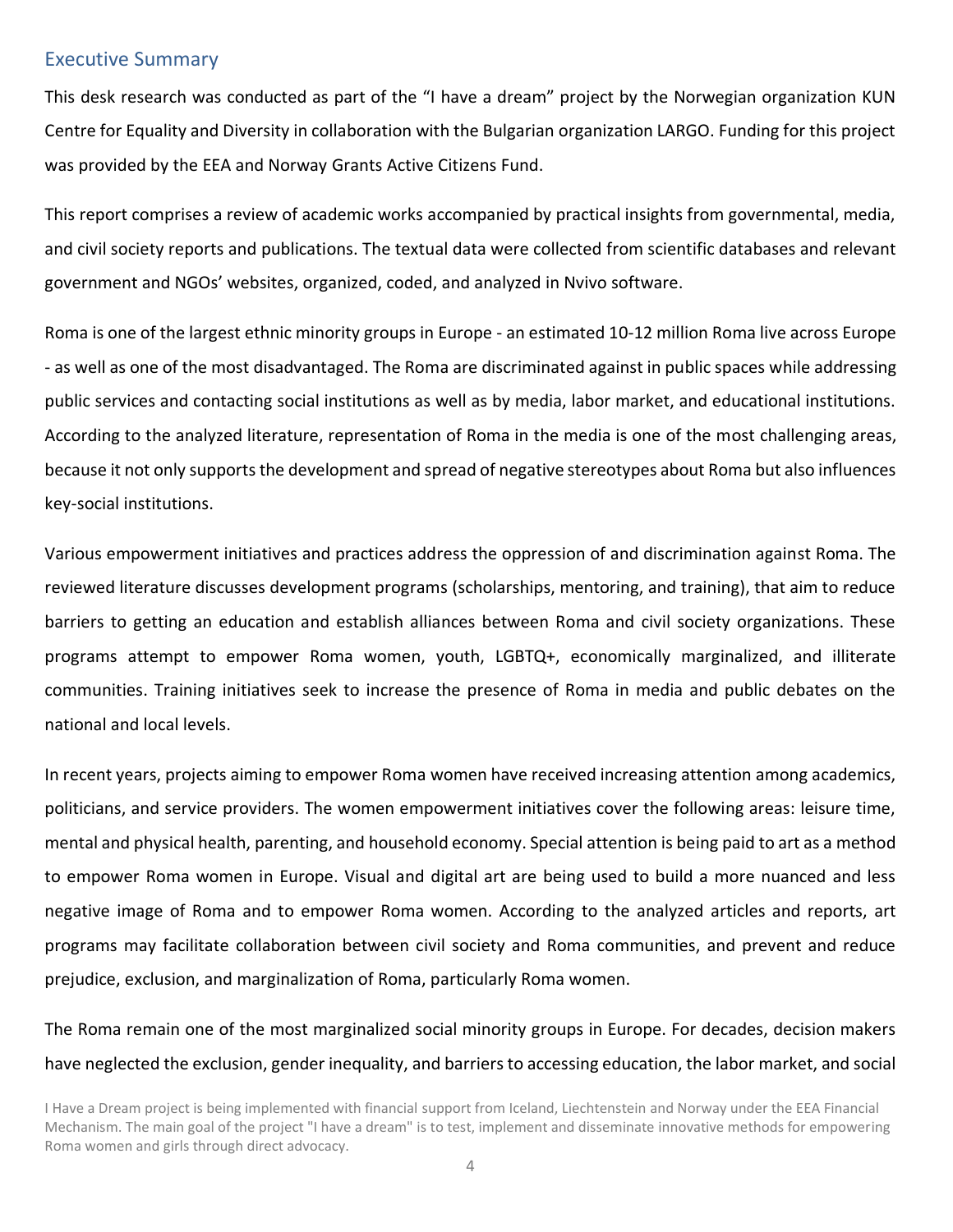services that Roma experience. Nowadays, the situation is starting to improve, specifically, the challenges of Roma are gradually appearing on the agenda of politicians, civil society organizations, social workers, and academics. Furthermore, more Roma are becoming involved in the decision-making process to address these challenges in Norway and countries in the EU. Art, social-political and educational initiatives aimed at raising general population's awareness of the challenges Roma face might gradually increase the acceptance of Roma in Europe.

## <span id="page-4-0"></span>1. Introduction

Roma is a very heterogeneous group of people that are geographically dispersed beyond national borders, speak different variations of Roma, adhere to different religious affiliations and cultural practices (Sutkutė, 2020). Roma is also known as "Gypsies", "Cigany", and "Travelers". Academic resources tend to use the umbrella term "Roma", which comes from Romani "rom" – man. Thus, the term "Roma" covers many Roma and Traveller groups, with a wide range of cultural, linguistic, and religious sub-groups practicing different settlement forms (Forray and Óhidy (2019). This ethnic group includes nomadic people who originated from the northern Indian subcontinent and migrated to Persia, southeastern Europe, and then western Europe.

The Norwegian Roma emigrated to Norway in the late 1800s, and today 500-700 Norwegian Roma live in Norway (Minken, 2021). According to Lidén and Engebrigtsen (2020), the Norwegian Roma are the descendants of five families who resided in Norway before the Second World War. The Norwegian Roma is one of the five groups defined as national minorities in Norway (Ministry of Labour and Social Inclusion, 2009). National minority refers to population groups that differ from the majority of the population in terms of ethnicity, religion, or language (Ivanov, 1998). In Norway, groups with a long-standing attachment to the country are considered national minorities ("National minorities", n.d.). Thus, only the Roma with a long-term connection to Norway, Norwegian citizenship, and who live more or less permanently in Norway are considered Norwegian Roma (NAFO, 2022).

Roma is one of the most marginalized ethnic minority groups in the European Union. They face a variety of challenges, including higher infant mortality rate and lower life expectancy; poor living conditions; lack of access to education, health care, labor, and housing markets; and discrimination, social exclusion, disempowerment (Cervi & Tejedor, 2020; Forray & Óhidy, 2019).

Even though Roma live in almost all European countries, the challenges they face rarely become a point of attention in educational systems, public debates, and research. Usually, Roma issues have negative connotations

I Have a Dream project is being implemented with financial support from Iceland, Liechtenstein and Norway under the EEA Financial Mechanism. The main goal of the project "I have a dream" is to test, implement and disseminate innovative methods for empowering Roma women and girls through direct advocacy.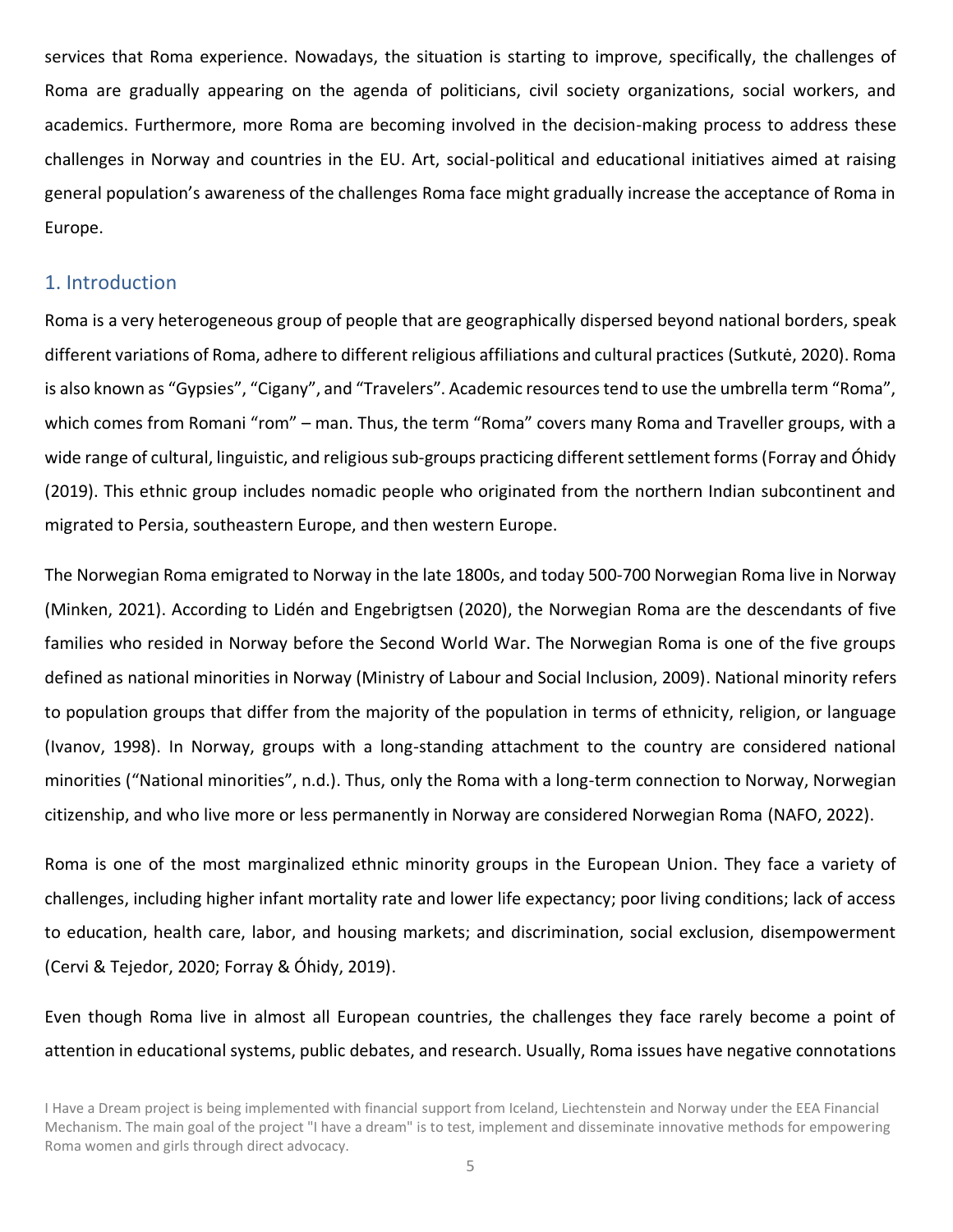and are often referred to as a certain burden or problem that a particular country faces. Europe has a long history of discrimination and prejudice against Roma (Forray and Óhidy (2019). Cervi and Tejedor (2020) argue that Roma have historically been presented "as the race of criminals, genetically inclined to crime" (p. 3) in academic and public debates. However, the interest in Roma issues and challenges has gradually increased in the last twenty years. The discrimination and empowerment of Roma are gradually appearing on the academic agenda (Boros & Gergye, 2019; Ryder, 2014).

This desk research aims to provide an overview of the challenges Roma, and particularly Roma women, experience in Norway and countries in the European Union, and to provide an overview of suggested best practices in the field. The report presents an overview of specific projects, campaigns, and empowerment initiatives, as well as practical recommendations for tackling challenges faced by many Roma. The first part of the report discusses challenges such as discrimination, segregation, and exclusion of Roma, including barriers to accessing labor markets, and educational and health care services. The second part considers positive examples or "best practices" for combatting these challenges from selected countries. We pay special attention to the positive measures, policies, and initiatives designed to promote empowerment of Roma women in EU countries and Norway. When discussing challenges and best practices in Norway, this report primarily focuses on the Norwegian Roma. The effectiveness or results of the ideas and initiatives may or may not have been evaluated. Furthermore, the aim of this report is not to evaluate the practices.

### <span id="page-5-0"></span>2. Methods

The literature search and the selection were performed in several electronic multidisciplinary research databases, mainly Bielefeld Academic Search Engine (BASE), ProQuest, JSTOR, Sage, Science Direct, Taylor & Francis, Web of Science, and Directory of Open Access Journals (DOAJ).

The following keywords were applied in the literature search: "Roma/Gypsy/Travelers (RTD)" or "Romani", together with the key-thematic terms: "challenges", "best practices", "empowerment". Only articles focusing on Norway and the EU countries were chosen, since that is the focus of this report. After the initial literature search, 54 relevant articles and reports were selected for further analysis. The next stage of analysis included coding, categorization, and mapping of the data/knowledge on the topic in Nvivo.

In order to get additional insights and obtain a deeper understanding of the challenges faced by Norwegian Roma, we met with persons and organizations that have worked with Norwegian Roma for a long time.

I Have a Dream project is being implemented with financial support from Iceland, Liechtenstein and Norway under the EEA Financial Mechanism. The main goal of the project "I have a dream" is to test, implement and disseminate innovative methods for empowering Roma women and girls through direct advocacy.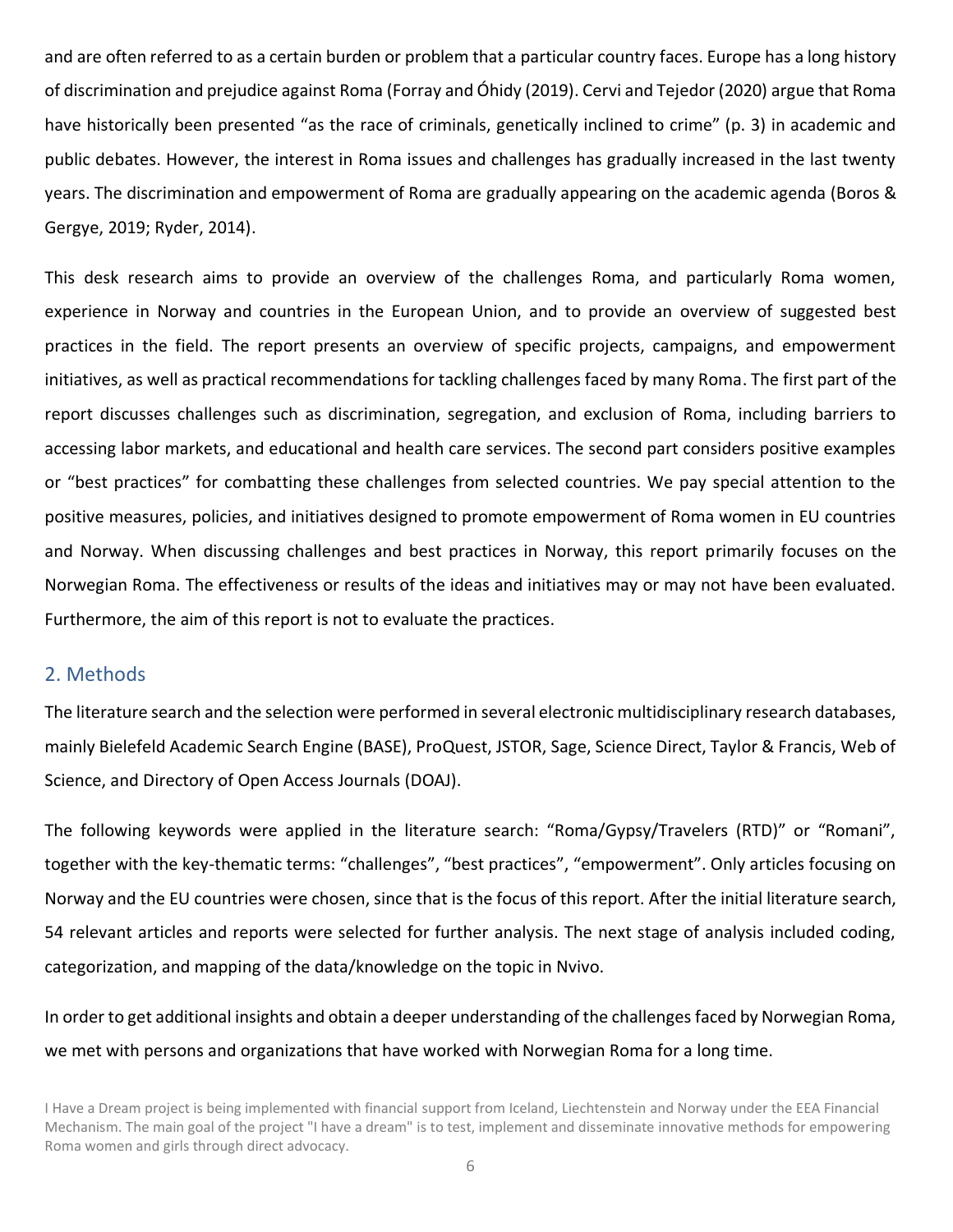## <span id="page-6-0"></span>3. Challenges Faced by Roma

#### <span id="page-6-1"></span>3.1. Discrimination

Exclusion and discrimination remain one of the biggest challenges Roma experience in Europe. The main types of discrimination of Roma mentioned in the scientific literature is negative portrayals of Roma (Mendes, 2012); acculturation (Crondahl & Eklund Karlsson, 2015); Romaphobia<sup>1</sup> (Sutkutė, 2020); denial of rights, opportunities, and affirmation (Daróczi et al., 2021); and anti-Roma racism, antigypsyism<sup>2</sup> or antiziganism<sup>3</sup> (Olgaç, 2019).

As already mentioned, Roma is the most marginalized social group in Europe. Boros and Gergye (2019) argue that Roma people are discriminated against more than non-Roma people with similar socioeconomic status in Europe. According to Čvorović (2011), to facilitate integration, it is necessary to understand the nature, reasons, and consequences of Roma exclusion. Sutkutė (2020) mentions that most of the Roma in Europe experience exclusion when it comes to political participation, employment, education, health care and other social services.

Boros and Gergye (2019) mention stores, cafes, hospitals, schools and social security, financial and other public services as the most common places of discrimination against Roma. According to Ramirez (2021), traditional Roma clothing and accessories have become symbols of laziness, begging, poverty, and unwillingness to pursue a "normal" way of living.

The media refer to Roma as marginals, economic failures, uneducated and criminals, who are generally problematic and unwanted in society (Crespo et al., 2002). According to Mendes (2012) and Sutkutė (2020), this reflects the mainstream state rhetoric and attitude toward Roma. For instance, in the political discourse, Roma are portrayed as a security threat to society and therefore their deprivation is justified. The negative portrayals of Roma by the media and state actors lead to and reflect the formation of negative stereotypes in society, which eventually prevents any chance of integrating Roma in social institutions. For example, the stereotypes of being lazy (unwilling to work and study), and unintelligent (unable to study, read and write) prevent children from integrating into the education system and lead to growing antipathy and fear of Roma.

<sup>&</sup>lt;sup>1</sup> Romaphobia "captures the fear that motivates negative attitudes toward Roma communities" (McGarry, 2017, p. 12).

<sup>&</sup>lt;sup>2</sup> Antigypsyism is "a specific form of racism, an ideology founded on racial superiority, a form of dehumanization and institutional racism nurtured by historical discrimination, which is expressed, among others, by violence, hate speech, exploitation, stigmatization and the most blatant kind of discrimination" (European Comission, 2018, p.3). 3 1. indicates a group-based form of enmity and stems from the same from the manity and stems from the

stereotypes about the Roma that already exist in society" (Rizzi 2021, p.312).

I Have a Dream project is being implemented with financial support from Iceland, Liechtenstein and Norway under the EEA Financial Mechanism. The main goal of the project "I have a dream" is to test, implement and disseminate innovative methods for empowering Roma women and girls through direct advocacy.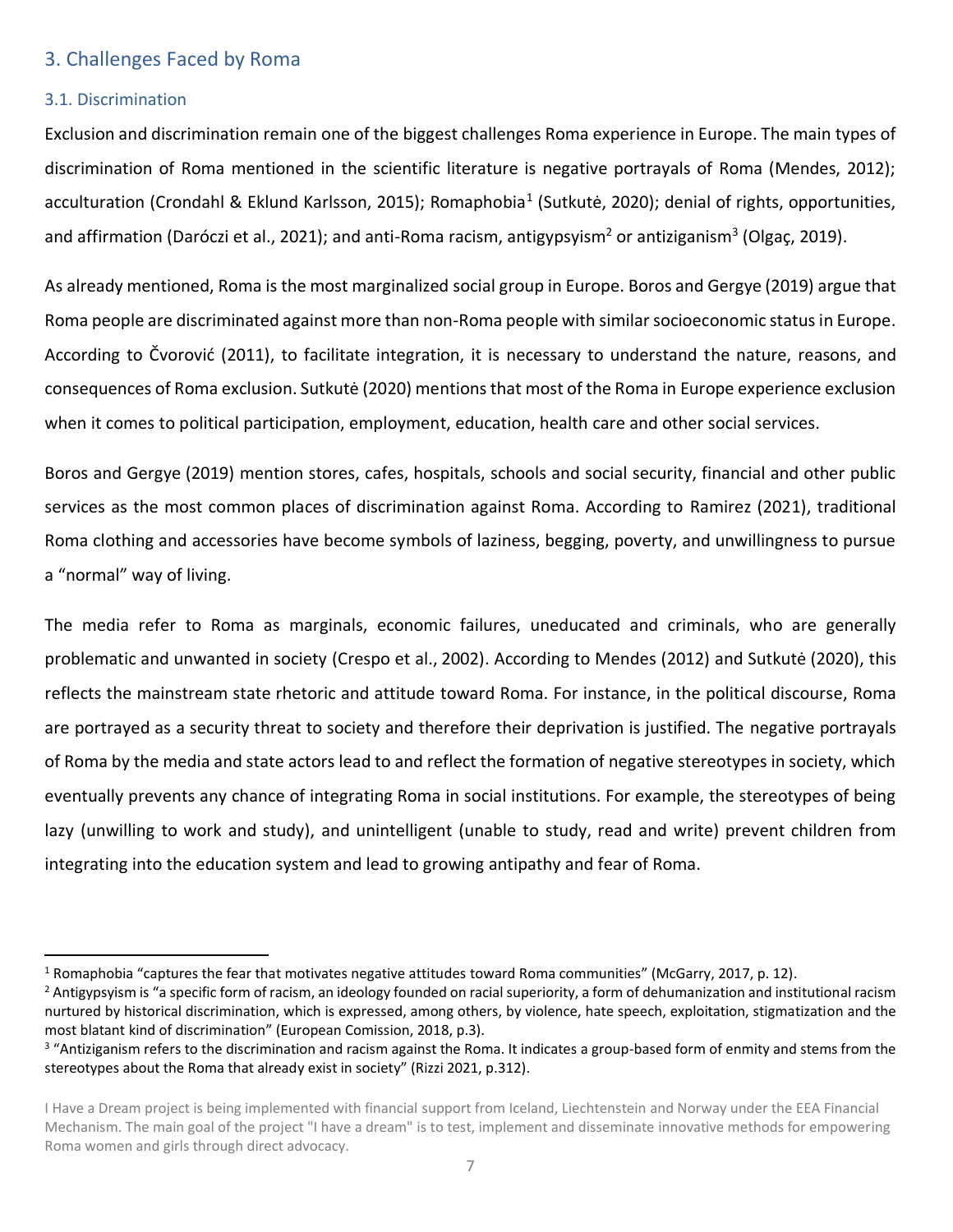According to Crespo et al. (2002), the mass media set the "wrong and negative" Roma way of living against the "correct and desirable" European lifestyles (p. 12). By abandoning their traditional culture and norms, Roma can learn and achieve the culture and norms of mainstream society - the "best" or "right" culture (Crondahl & Eklund Karlsson, 2015, p.5). Furthermore, many Roma communities lack access to mainstream media, which prevents them from speaking up and presenting their own culture.

Institutional or state discrimination occurs when the state attempts to assimilate Roma into the majority society. For example, Corradi (2021) refers to forced evictions of Roma Camps as "state racism" (p. 154). According to Ramirez (2021), Roma women are especially exposed to institutional discrimination, they experience health injustices, biased communication, and consequently, loss of trust in healthcare providers. The most extreme forms of institutional exclusion are denial of citizenship and deportation.

The educational context is one of the main sites of institutional Romaphobia and anti-Gypsy attitudes. Messing (2008) argues that Roma children often get intimidated and physically insulted by their peers because of their ethnicity. Similarly, Olgaç (2019) describes negative treatment of Roma students by teachers. For instance, factors like living conditions and poor parenting are used to explain the low progress of some Roma students. Therefore, teachers are neither motivated nor willing to help Roma children get up to speed with the other students.

Čvorović (2011) believes that Roma discrimination and exclusion is caused by their choice of pursuing the traditional way of living and staying apart from education, technologies, and social infrastructure. In contrast, Kirkens bymisjon (2016) argues that the discrimination of Roma is the consequence of the failed attempts of the state to integrate the minority group. In Oslo, Norway, Roma have felt forced to isolate themselves from majority society to preserve and pursue their cultural heritage and way of living. Crondahl and Eklund Karlsson (2015) describe the attempts of mainstream society to force Roma to abandon their culture and norms for the "better and right" way of living (p.7).

#### <span id="page-7-0"></span>3.2. Education and Labor Market Participation

According to Czarnota (2018), Roma children experience challenges accessing sports activities. While sport remains an important channel for socialization, inclusion, and education for Roma children, they experience a variety of barriers to accessing such activities across Europe. The barriers include both discrimination and negative attitudes toward Roma children, as well as cultural and stereotypes regarding education and parenting "in a Roma way" (Czarnota, 2018, p. 91). For instance, it is a cultural Roma norm that Roma girls should preferably participate

I Have a Dream project is being implemented with financial support from Iceland, Liechtenstein and Norway under the EEA Financial Mechanism. The main goal of the project "I have a dream" is to test, implement and disseminate innovative methods for empowering Roma women and girls through direct advocacy.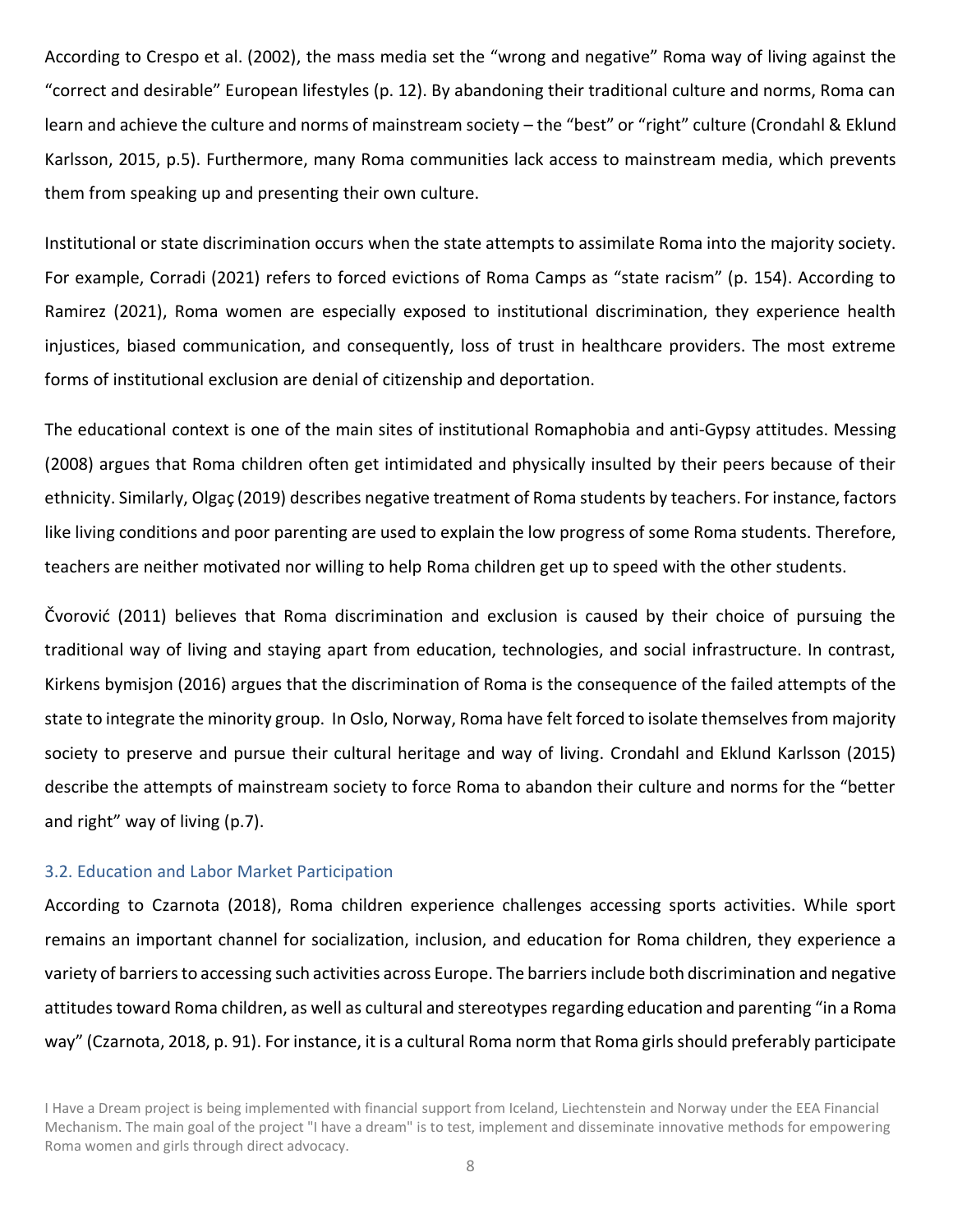in women-only activities. Therefore, NGOs and grassroots organizations attempt to expand the opportunities for participation of Roma children, especially girls into the sport and leisure time activities.

Roma experience different barriers to accessing education, therefore as Boros and Gergye (2019) mention, the higher the level of education, the lower the attendance of Roma students. Boros and Gergye (2019) estimate that only one percent of Roma in Europe attend universities. One of the reasons, according to Boros and Gergye (2019), is that Roma students prefer short-term education periods, for example, attending school for a few years to start financially providing for their families as early as possible. Another reason, mentioned by Czarnota (2018), is that Roma do not feel that they "fit in".

Mendes (2012) mentions the nature of the Roma lifestyle and cultural features of parenting as one of the main reasons for low attendance in education activities. For instance, girls are often not permitted to attend school or obliged to leave earlier because some Roma consider socializing with non-Roma people, especially boys, unacceptable. Furthermore, pedagogical procedures and school routines are poorly adjusted to the requirements of Roma families. As Merhaut (2019) argues, the learning system is lacking practical knowledge, learning by doing, and active participation  $-$  activities that are more important in Roma families, compared to verbal instructions and preparation for participation. Furthermore, the school schedule and consequently the structure of the education process does not allow Roma communities to travel or live a nomadic life. Thus, Roma face the dilemma of whether to travel, which is an important part of their culture, or to keep their children in the formal education system. In addition, parents are often not able to help children with homework since they have not attended school themselves. As a result, the motivation for getting an education is quite low among Roma. Olgaç (2019) suggests that the presence of Roma teachers might be a solution to education challenges.

Education and employment are interrelated because education, directly and indirectly, provides access to the labor market. Lack of education may increase the risks of unemployment or participation only in unskilled/low paid work. Calado et al. (2019) argue that more than half of all Roma are unemployed and not looking for a job because of lack of education and work experience, as well as strong belief that nobody gives work to Roma. Similarly, Divinsky (1993) mentions barriers such as absence of existing social networks for (re)employment, and stereotypes that Roma are unwilling to work.

I Have a Dream project is being implemented with financial support from Iceland, Liechtenstein and Norway under the EEA Financial Mechanism. The main goal of the project "I have a dream" is to test, implement and disseminate innovative methods for empowering Roma women and girls through direct advocacy.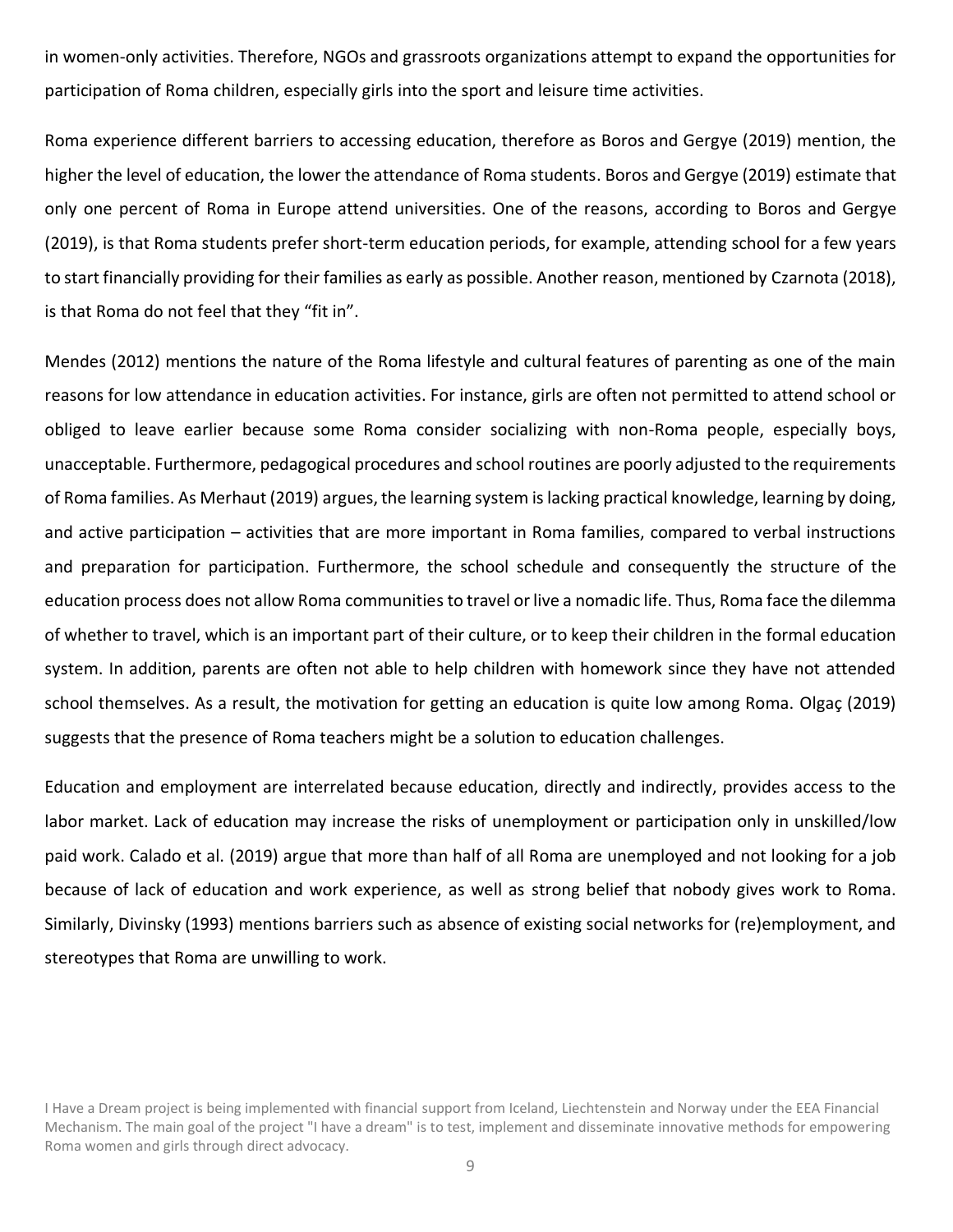#### <span id="page-9-0"></span>3.3. Living Conditions

Calado et al. (2019) argue that poor living conditions impact the various dimensions of Roma integration such as employment, education, and health. Most Roma in European countries reside in rural areas, with poor infrastructure and lack of access to social services. These areas are treated as ghettos, which further prevents any solution to the issues. Talewicz-Kwiatkowska (2015) mentions that Roma are not able to solve this challenge themselves due to discrimination and prejudiced treatment from property owners and the housing market. The social housing market is limited and hardly offers any better living conditions (Calado et al., 2019).

#### <span id="page-9-1"></span>3.4. Gender Inequality

From an intersectional perspective, Roma women may be subject to multiple and overlapping forms of discrimination, such as sexism, racism, and classism. Roma women may therefore be particularly vulnerable and face different challenges than Roma men. Calado et al. (2019) argue that "traditional" gender roles are a vital element of the Roma way of living. While men are engaged in professional activities, women are mainly involved in household activities, such as taking care of their families. Roma women rarely participate in education activities. They have way less freedom of choice than men, and arranged marriages are common in Roma communities (Calado et al., 2019). According to Corradi (2021), mainstream feminism has mainly focused on reproductive health and preservation and promotion of Roma folklore, while neglecting discrimination, oppression, sexual exploitation, and abuse of Roma women.

Finding a solution to the inequality experienced by Roma women is challenging. From the position of the majority society, Roma women are oppressed and have fewer rights and less freedom than men. Roma households are typically patriarchal in structure, where the elder has authority over the young, and men have authority over women (Tyldum & Friberg, 2014). Furthermore, early arranged marriages are an important part of Roma's social life and traditional model of family. According to Tyldum and Friberg (2014), there are many indications that violence against women and children is common among Roma families. In contrast, some scholars argue that attempts to change traditional norms and gender roles might lead to assimilation, colonization, and destruction of the Roma way of living (Crondahl & Eklund Karlsson, 2015). Therefore, the "liberation" of Roma women might exacerbate exclusion, discrimination, and oppression of Roma, especially Roma women.

The next part of this paper considers the empowerment initiatives implemented in European countries and Norway, such as support from women's- and youth organizations, development of meeting places, and networks.

I Have a Dream project is being implemented with financial support from Iceland, Liechtenstein and Norway under the EEA Financial Mechanism. The main goal of the project "I have a dream" is to test, implement and disseminate innovative methods for empowering Roma women and girls through direct advocacy.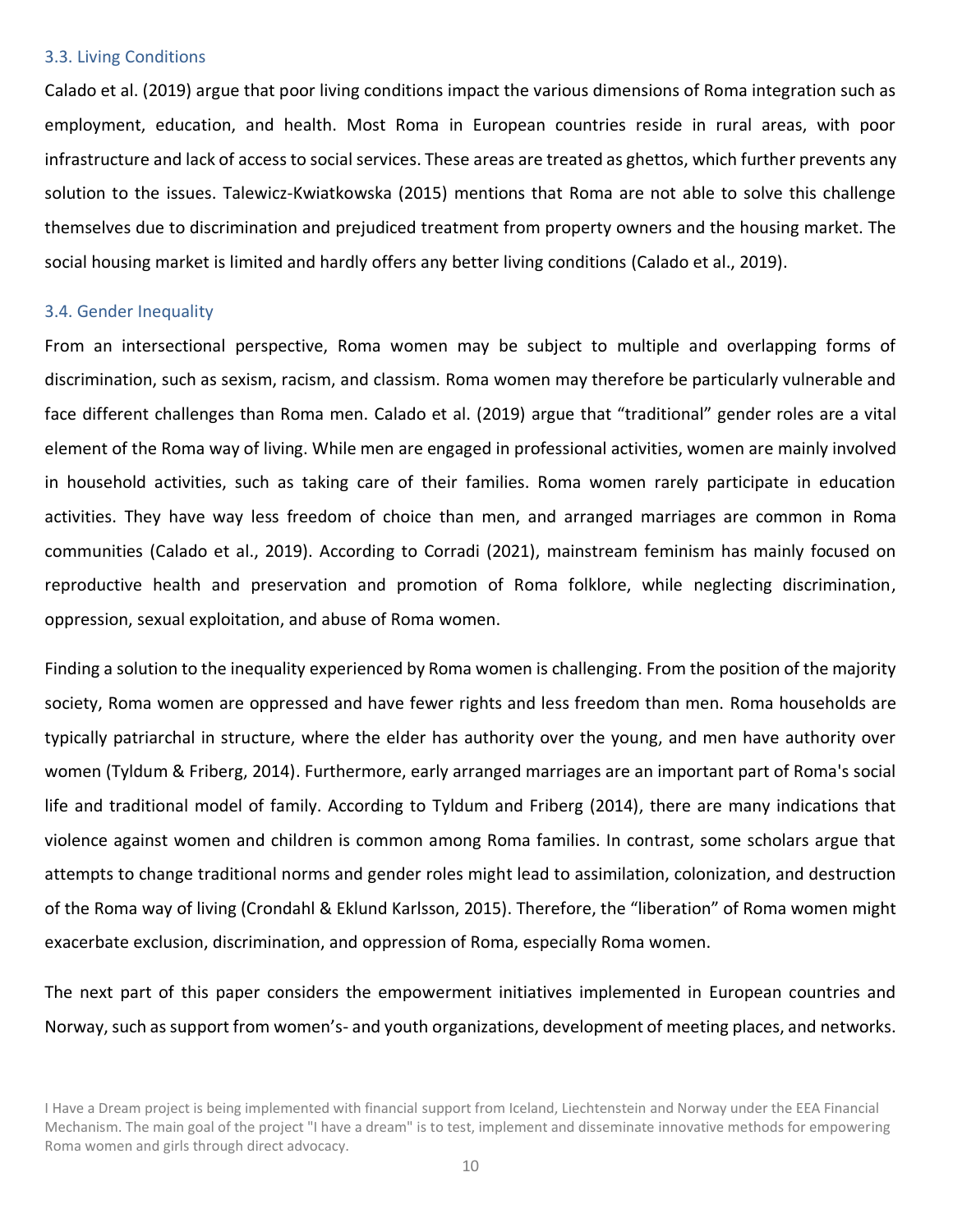#### <span id="page-10-0"></span>4. Best Practices for Empowering Roma

The United Nations define empowerment as:

the process of enabling people to increase control over their lives, to gain control over the factors and decisions that shape their lives, to increase their resources and qualities and to build capacities to gain access, partners, networks, a voice, in order to gain control. (UN Social Development Network, 2013, p. 3)

Governmental and non-governmental organizations in Europe have developed numerous projects to empower Roma. These projects mainly focus on education, research, communication and media, and developing partnerships.

Corradi (2021) suggests that Roma should form coalitions or alliances with gender activists, feminists, grassroots activists, and other civil society groups. These collaborations are focused on the promotion of Roma women's inclusion into the labor market, and the protection of oppressed Roma sub-groups, including people with disabilities, LGBTQ+, economically marginalized, and illiterate. By working together to organize demonstrations and publishing stories, these types of alliances will "generate new forms of knowledge among activists" (Corradi 2021, p. 154) and "create unity in diversity to fight for social rights" (Corradi 2021, p. 158), which will both impact Roma communities and the majority society. Corradi (2021) argues that alliances like these have increased Roma pride, self-organization, and resilience. Similarly, Divinsky (1993) mentions the importance of collaboration between Roma and non-Roma organizations to benefit both sides in Slovakia.

Kárpáti and Somogyi-Rohonczy (2021) consider courses related to the public and media presence of Roma. The Roma Cultural Influencer Training program aims to develop the verbal, visual, and digital communication skills of Roma women and girls to make them more visible in the media arena. Kárpáti and Somogyi-Rohonczy (2021) argue that these education opportunities not only improve the knowledge, skills, and creativity of Roma but change mindsets, stereotypes, and influence attitudes regarding Roma in Hungary in general and Hungarian media specifically. By developing communication skills, Roma women and girls can express their cultural heritage, social issues, and challenges that are on the front burner. Making the Roma minority more visible in the media may reduce stigmatization of Roma in Hungary. Similarly, Ljungberg (2018) describes initiatives using digital storytelling and a feminist approach to make the challenges Roma communities experience more visible in Spain, Sweden, and Romania. Art, including digital storytelling, is a way of creating positive images and countering the negative stereotypes the media has produced of Roma (Gustrén et al., 2021).

I Have a Dream project is being implemented with financial support from Iceland, Liechtenstein and Norway under the EEA Financial Mechanism. The main goal of the project "I have a dream" is to test, implement and disseminate innovative methods for empowering Roma women and girls through direct advocacy.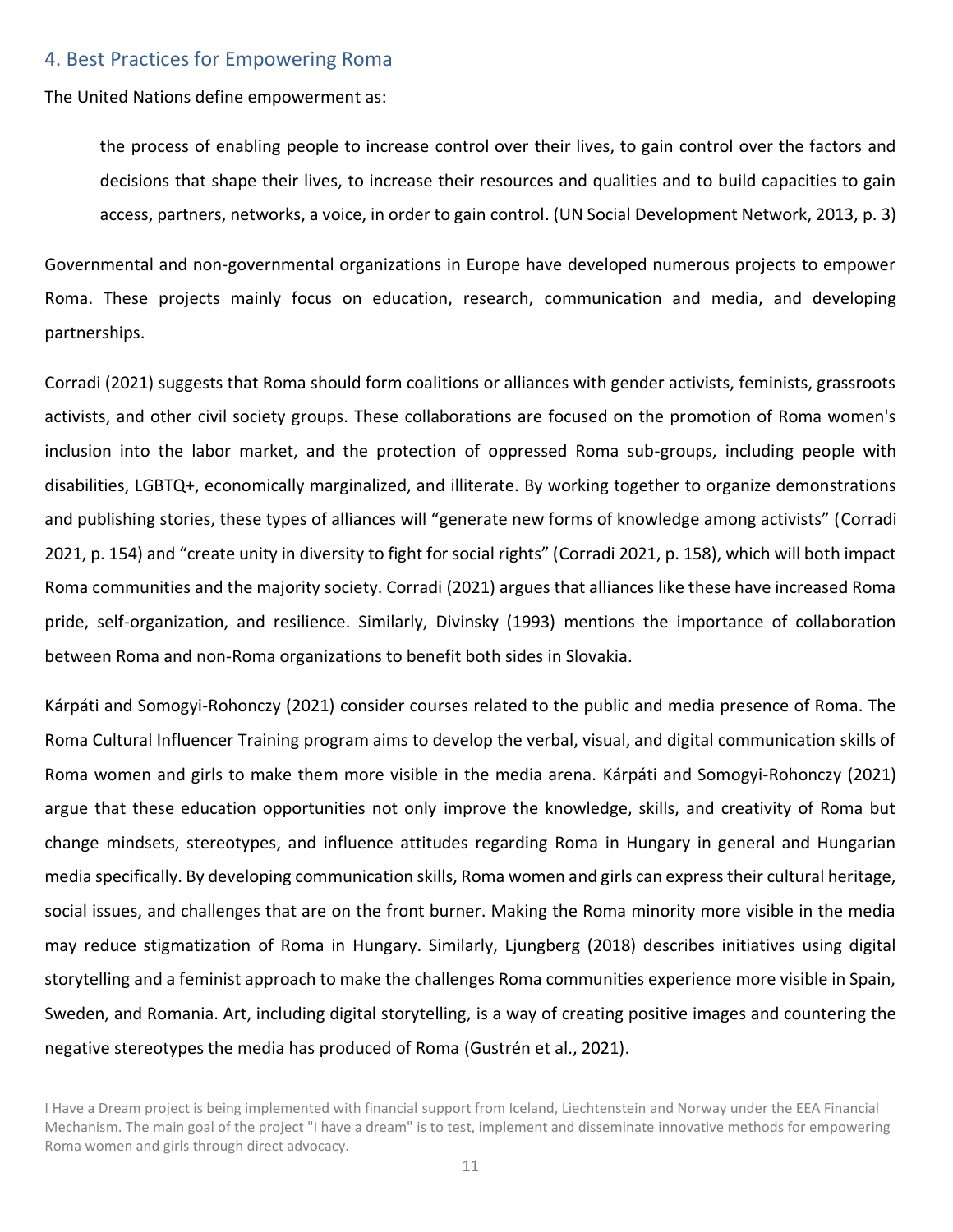Some Norwegian Roma have participated in an art project by documentary photographer and filmmaker Gorm Gaares about discrimination (Kirkens bymisjon, 2016). By using hidden cameras, the photographer and filmmaker documented discrimination against Norwegian Roma. The documentary led to several Norwegian businesses being reported to the police for discrimination (Baumberger, 2017). The documentary named "En for alle" ("One for all") was shown at Trondheim Documentary Festival in 2017 (Gaare & Hasvoll, 2017). Gaare's photographs were also shown at the exhibit "Hvite vegger, lange kjoler" ("White walls, long dresses") at the Intercultural Museum in Oslo in 2017 (Olsen, 2017). According to Kirkens bymisjon (2016), this project received positive feedback and interest from Roma communities in Norway.

Calado et al. (2019) discuss Roma youth development programs issued in Portugal. OPRE", "RESCUR" and "Dream Teens" are initiatives focused on reducing the barriers preventing Roma youth from entering the educational system, through scholarships, tutoring, and mentorship. Gustrén et al. (2021) argues that musical activities facilitate the inclusion and learning development of young Roma talents.

"Learnery" is an afterschool program developed and operated by Roma communities to improve school performance and develop interethnic community relationships, implemented in Italy, Switzerland, and Hungary. Co-operative and drama teaching methods are the key elements of "Learnery". The aim is to facilitate the collaborative problem-solving process among the students, as well as finding an effective way of resolving phycological cultural deprivation issues at school. Another goal of the program is to develop relationships between schools and parents. Messing (2008) argues that "school-parents dialogue" on schedules, deadlines and homework prevents school dropout and increases Roma students' interest and involvement in school activities, and positively influences the school atmosphere.

Olgaç (2019) considers education initiatives of the Swedish government aimed at the development of equality between Roma and non-Roma communities. According to the author, "Roma Culture Class" is a long-term project, which involves the teaching of the Roma language in schools by Roma teachers. This project facilitates Roma socialization, and inclusion, as well as the development of a more tolerant atmosphere in schools and society. Other relevant activities mentioned by Olgaç (2019) include anti-bullying and anti-discrimination training for children and teachers at schools and programs to increase the representation of Roma women among teachers at schools.

I Have a Dream project is being implemented with financial support from Iceland, Liechtenstein and Norway under the EEA Financial Mechanism. The main goal of the project "I have a dream" is to test, implement and disseminate innovative methods for empowering Roma women and girls through direct advocacy.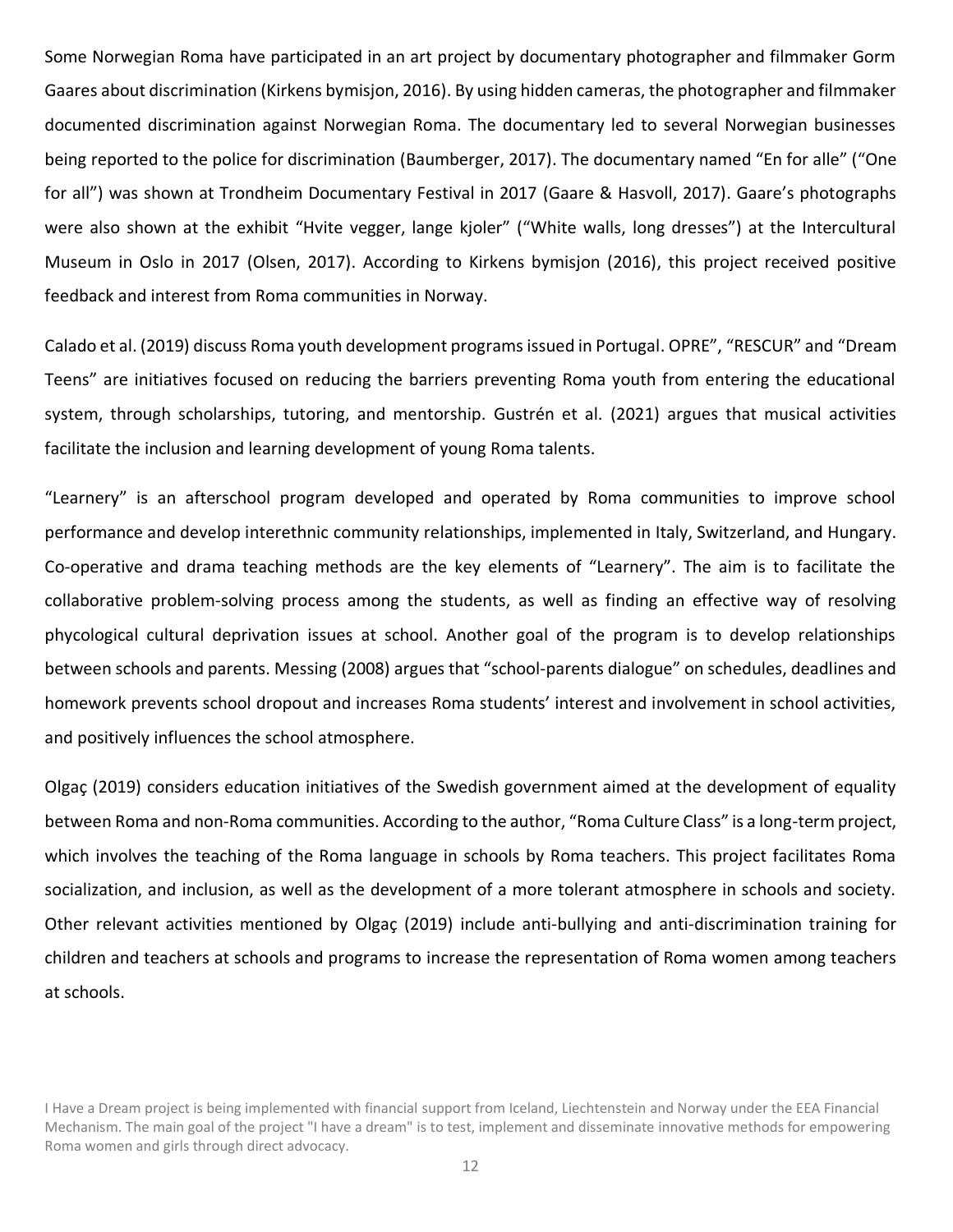According to Olgaç (2019), in 2012, the Swedish Government issued the strategy for Roma inclusion for the next 20 years. The main purpose of this plan is to facilitate the development of equality between Roma and non-Roma communities in Sweden through education, employment, housing, health, and culture domains. A similar action plan was developed by the Norwegian Government. The action plan underlines the importance of supervision and guidance of Roma in the labor market, health-care system, and other public services (Olgaç, 2019). According to the strategy, the Municipality of Oslo introduced measures to support Roma in Oslo, such as additional kindergarten spots for Roma children, and Norwegian language and society courses for Roma children and adults. These integration measures are not only oriented toward the Roma, but also toward the local population in Oslo. The Municipality of Oslo also introduced courses and training for public servants to provide more culturally appropriate and targeted services for Roma.

### <span id="page-12-0"></span>5. Best Practices for Empowering Roma Women

While the previous section focused on projects aiming to improve the living situation of Roma in general, the following section highlights some of the European projects aiming to empower Roma women and girls. These projects focus on parenting, employment, training and education, art, socialization, and physical and mental health.

Hagatun (2019) describes a project oriented toward "active mothers", which facilitates the education of Roma women and provides insights on parenthood, socialization, and general support from non-Roma women. This project attempts to combine Roma's traditional way of living with active socialization and participation in educational activities. Another project aimed at the development of a more active role for Roma women in society is mentioned by Olgaç (2019). The Swedish Government introduced micro-finance interventions for Roma women, aiming to help Roma women establish catering businesses. Norwegian Kirkens Bymisjon (2016) discusses the establishment of the Roma Culture and Resource Center - Romano Kher in Oslo, where Roma and non-Roma people can meet, interact, learn from each other, and establish partnerships.

Kirkens bymisjon (2016) attempted to identify the needs of the Roma women in Norway and develop services to cover them. For instance, they found that some Roma women want to spend time with other adults on weekdays. Some also want to participate in courses, training, or receive guidance on different challenges they experience. Furthermore, some wanted to participate in work-related activities at the culture and resource center. According to the Action Plan (Ministry of Labour and Social Inclusion, 2009), Norwegian Roma has requested education in

I Have a Dream project is being implemented with financial support from Iceland, Liechtenstein and Norway under the EEA Financial Mechanism. The main goal of the project "I have a dream" is to test, implement and disseminate innovative methods for empowering Roma women and girls through direct advocacy.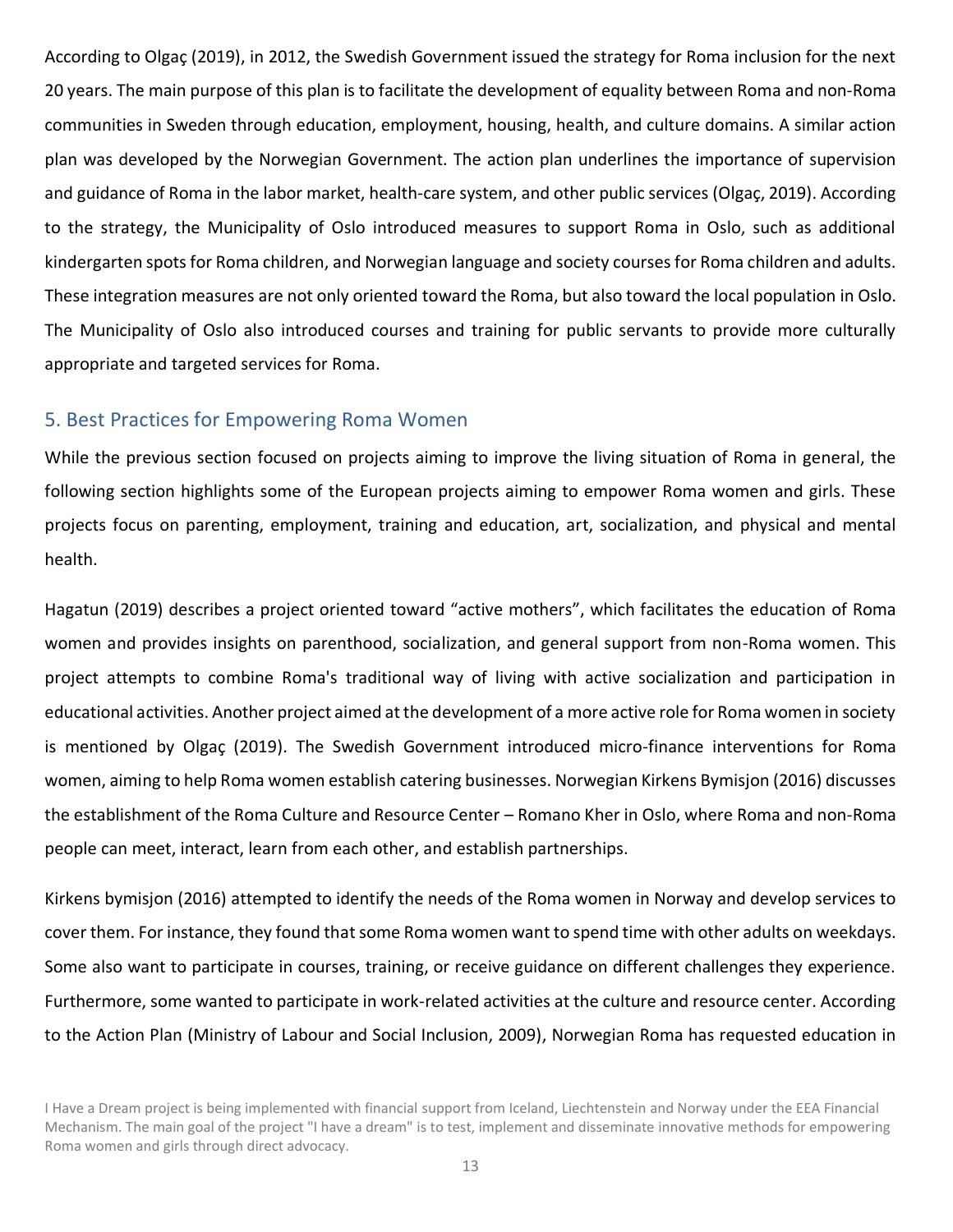reading and writing in Norwegian (Arbeids- og inkluderingsdepartementet, 2009). The Norwegian Roma were satisfied with the adult education project implemented in Oslo. The topics covered in the project were Norwegian language, mathematics, and digital skills (Arbeids- og inkluderingsdepartementet, 2009).

Kirkens bymisjon (2016) argues that short courses about health and nutrition, drug use, and debt schemes should be available to Norwegian Roma. They also suggest offering courses to Roma women on how to establish businesses (Kirkens bymisjon, 2016). The Action Plan (Ministry of Labour and Social Inclusion, 2009) suggest that Roma are offered training in traditional skills, such as sewing. Since many Roma women enjoy sewing, a sewing room was established in the culture and resource center. The sewing room is used by Roma women doing repairs (for money) and to hold sewing courses (Kirkens bymisjon, 2016). Furthermore, many Roma women are interested in working with nail art and some already run nail art studios where they receive customers at home. Since nail art is something many Roma women are interested in learning, Kirkens bymisjon (2016) recommends that a nail art studio is established in the culture and resource center, for Roma women to use. As for leisure time, Roma women have voiced an interest in fitness classes, for example Zumba and other types of dancing (Kirkens bymisjon, 2016).

Many of the projects aiming to empower Roma women focus on art. Digital and visual art appear as method to promote Roma culture and a way of engaging Roma women in social activities. Digital art and art exhibitions have become a popular tool to showcase Roma culture and traditions, as well as the challenges Roma experience. Such usage of art attempts to involve Roma women in social and professional activities and create a more positive, realistic, and fair image of Roma in media and the collective consciousness. Roma women can use art to speak for themselves and challenge the stereotypical representations of Roma in mainstream media (Gustrén et al., 2021).

In 2014, the Intercultural Museum in Oslo held an exhibition called "Norvegiska romá - norske sigøynere. Ett folk - mange stemmer" ("Norwegian 'gypsies'. One people – many voices"). The idea behind the exhibition was to convey the experiences of Norwegian Roma. The exhibition was a result of several years of collaboration between the Oslo Museum and the Norwegian Roma community. The museum collected and documented the history, culture, and tradition of the Norwegian Roma, through film, photography, interviews with Roma, newspaper clips, text, and objects (Bothner-By, n.d.; Rashidi, 2015). At least twenty-eight Roma contributed to the exhibition by sharing their knowledge, experience, and stories with the museum employees. These qualitative conversations between the museum employees and the Norwegian Roma laid the groundwork for the exhibition. The main

I Have a Dream project is being implemented with financial support from Iceland, Liechtenstein and Norway under the EEA Financial Mechanism. The main goal of the project "I have a dream" is to test, implement and disseminate innovative methods for empowering Roma women and girls through direct advocacy.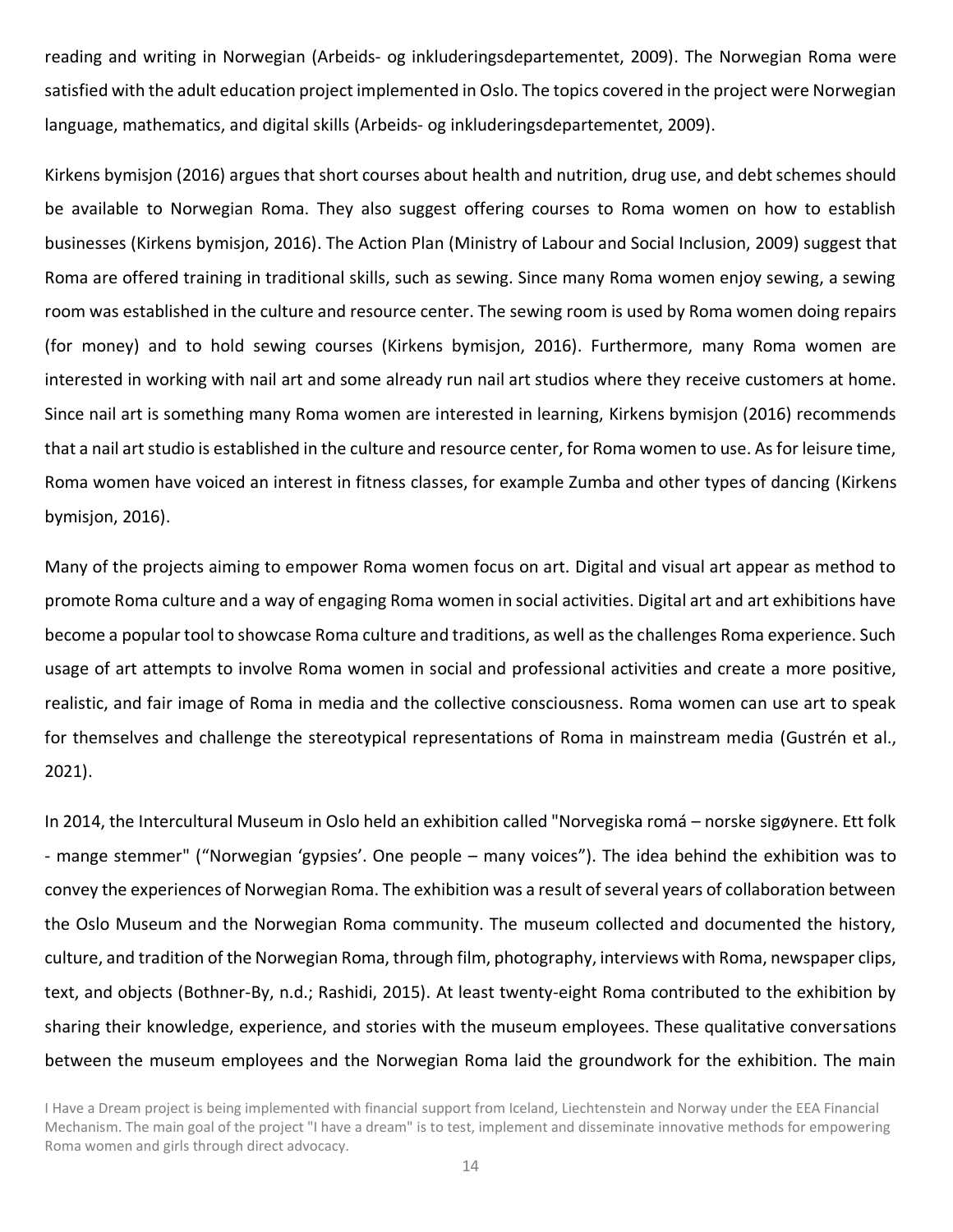topics of the exhibition were "women in Roma culture" and "being Roma today" (Rashidi, 2015). The exhibition aimed to contribute to increasing the knowledge and understanding of Roma culture in Norwegian society and thus reduce prejudice and discrimination against Norwegian Roma. The project also helped Norwegian Roma to present their history and culture on their own premises (Kulturrådet, n.d.).

One of the art installations developed in collaboration with representatives of Norwegian Roma at the Intercultural Museum shows Roma women setting a table, preparing food, and discussing décor. The installation is used in the part of the exhibition where a group of Roma women is sharing their wedding traditions with the museum employees (Rashidi, 2015). Another art installation is a camping wagon decorated in collaboration between artists and two Roma women to show what their camping wagons typically look like (Bothner-By, n.d.).

Ljungberg (2018) used Digital Storytelling (DST) in their research to capture the stories and dialogues of Roma women activists and community members. DST can also be used for education, training, or professional development; knowledge translation; community development; and preserving cultural heritage. Khoshkesht et al. (2020) and Ljungberg (2018) found that DST allowed Roma women to reflect on challenges they face, as well as on resistance, solidarity, and hopes for the future. Storytelling, teamwork, and technology are used to produce short films of up to three minutes, consisting of photos, audio, and video (Khoshkesht et al., 2020). According to Rouhani (2019), active involvement of Roma women in the creation of stories support personal reflection and growth, which leads to empowerment. Furthermore, DST can also support collective action and encourage women's groups to address critical issues, as well as the involvement of the most vulnerable Roma women. The digital stories raise awareness and facilitate advocacy on Roma women's issues (Rouhani, 2019).

Similarly, as part of the RoAd4health (2016-2019) project, Miranda et al. (2021) used a Photovoice methodology (for advocacy) – a type of participatory action research – linked to community advocacy to improve the health of local Roma communities in Seville, Spain. The authors describe this method as a "process that promotes meaningful engagement of communities to address the concerns through their eyes and voices" (p. 5). Through photovoice, Roma women had the opportunity to re-narrate their experiences with antigypsyism and oppression. The project aimed to build capacity among Roma and health care professionals to advocate for Roma health at the local level.

Over the two months, Roma women participated in weekly Photovoice sessions where they defined and prioritized challenges their community faces; took photographs in their neighborhoods; discussed and

I Have a Dream project is being implemented with financial support from Iceland, Liechtenstein and Norway under the EEA Financial Mechanism. The main goal of the project "I have a dream" is to test, implement and disseminate innovative methods for empowering Roma women and girls through direct advocacy.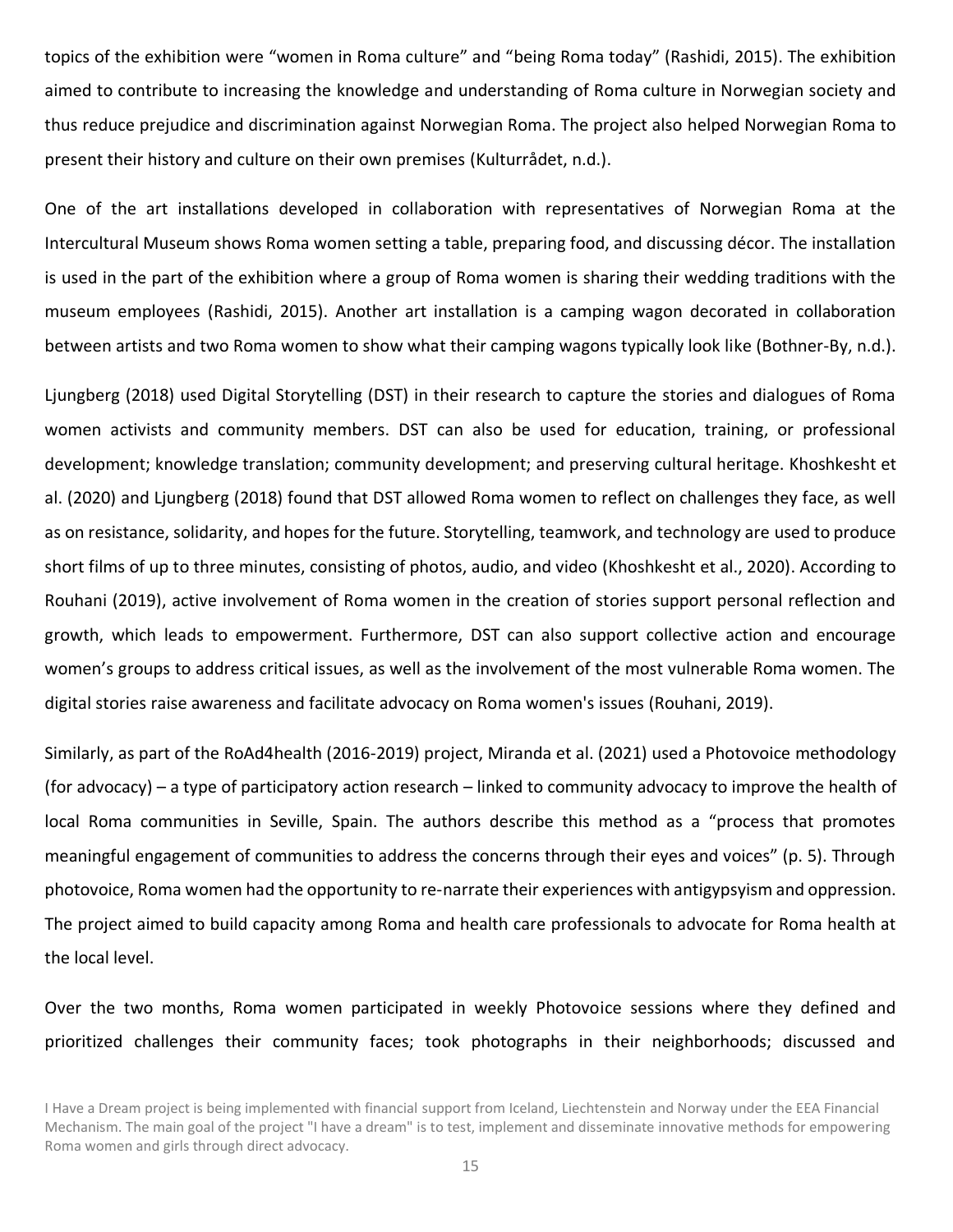categorized the photographs together; developed a set of advocacy objectives based on their findings; and identified allies. The sessions resulted in the participants taking short-term and long-term advocacy actions. The authors found that Photovoice promoted personal development, helped the participants gain critical awareness, and inspired them to take individual and collective action. Miranda et al. (2021) argue that the findings confirmed that "building capacity for advocacy using Photovoice empowers and leads to personal development, improved self-esteem, self-confidence, critical thinking and perceived control, and enhances mutual learning and cohesion in the community" (p. 13). The Roma women that participated in the project involved the whole community in their advocacy actions and even established an advocacy group to continue to advocate for their rights after the project had ended (Miranda et al., 2021).

Banks (2019) used mixed media collage as a research method to understand how Roma girls express their identity, aspirations, and voice. Through creating mixed-media collages, the Roma girls got the opportunity to present themselves, their dreams and aspirations for the future, and their culture. According to Banks (2019), the girls were more confident discussing their lives and talking about themselves by the end of the workshops. Banks (2019) believes that "with continued involvement in the arts, the participants could very likely become positive influencers for the Roma pride movement" (p. 152).

Similarly, Kazubowski-Houston (2017) used dramatic storytelling as an approach to ethnographic research in small Roma community. The author believes that the dramatic storytelling sessions allowed Roma women to evaluate their lives and, consequently, take action. Kazubowski-Houston (2017) argue that dramatic storytelling can mobilize agency in the participants and educate the audience. In Romania, Giuvlipen – a Roma feminist theatre company – produces political, challenging, and experimental shows with a feminist agenda about racism, hatespeech, sexuality, and early marriages. In mainstream theaters, Roma actors are often cast in stereotypical roles. This Roma feminist theatre was established to counter this, and to address issued faced by Roma themselves, such as racism and sexism. Additionally, the theatre aims to offer an alternative to the common discourse about Roma. For example, one of their shows was inspired by four Roma women's experience with early marriage. They also have an initiative where a trainer or actor works with women in Roma communities on the specific challenges they face (Iacobute, 2019).

In Hungary, the Corvinus University of Budapest organized the Roma Cultural Influencer Training Program as part of the HORIZON 2020 AMASS Project (Kárpáti & Somogyi-Rohonczy, 2021). It is a verbal, visual and digital communication skills development program for young Roma girls and women. According to Kárpáti and Somogyi-

I Have a Dream project is being implemented with financial support from Iceland, Liechtenstein and Norway under the EEA Financial Mechanism. The main goal of the project "I have a dream" is to test, implement and disseminate innovative methods for empowering Roma women and girls through direct advocacy.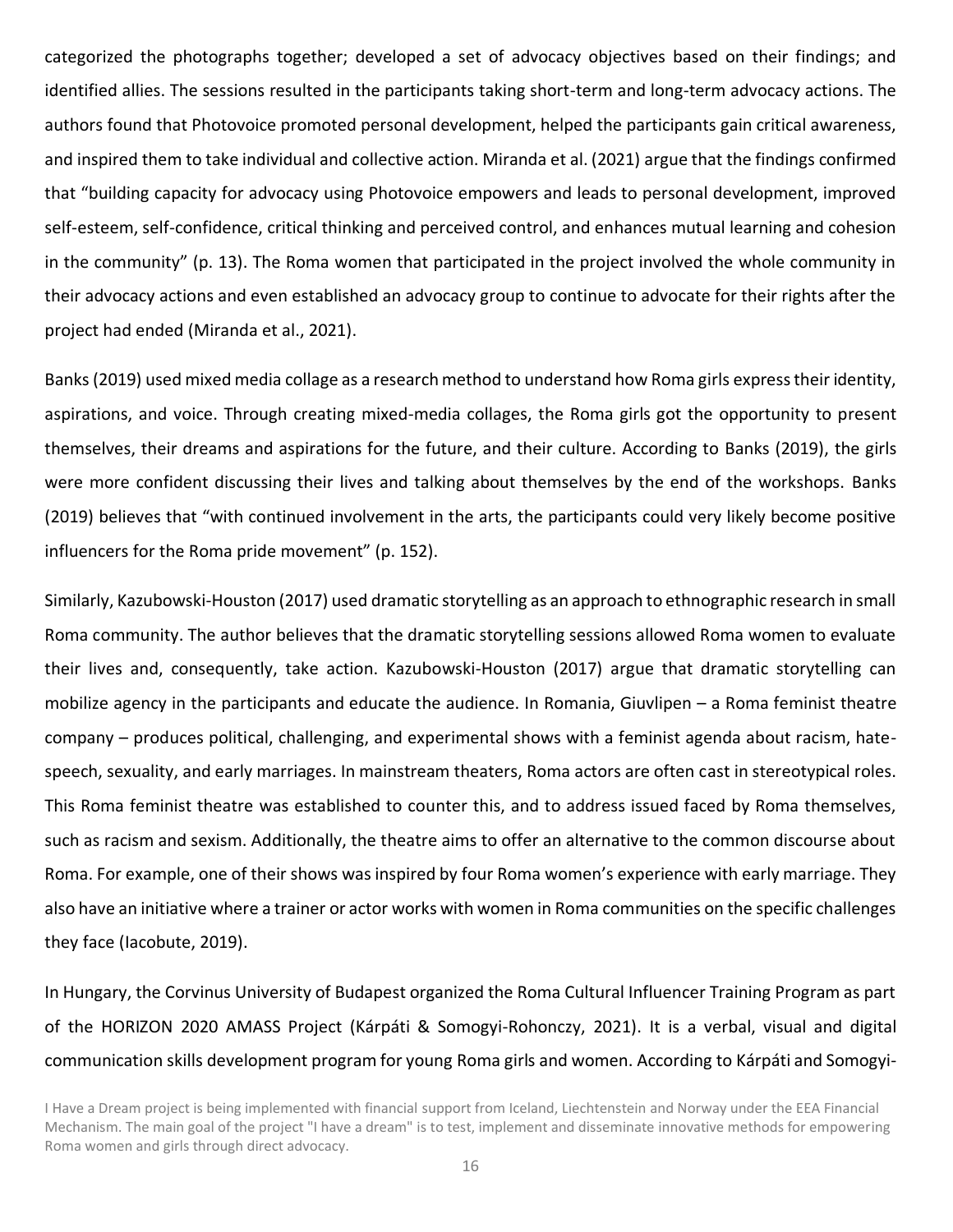Rohonczy (2021), the aim of the program is to empower Roma girls and women to effectively express themselves online, develop a strong online presence, and to highlight current issues and achievements in their communities. The authors believe that this will contribute to changing the negative perceptions of Roma among majority members of Hungarian society. Social media was preferred over journalism and TV due to the accessibility of social media – social media can be accessed by anyone, and online success depends on skills that can be taught, such as creativity. The participants were taught how to create oral and written media pieces, as well as photos and videos (Kárpáti & Somogyi-Rohonczy, 2021).

Kárpáti and Somogyi-Rohonczy (2021) believe, that the participants found the program motivating and that they managed to acquire basic knowledge and skills and improve their self-esteem in 30 hours. More than one fifth of the participants managed to establish a presence in social media. Furthermore, the communication experts holding the sessions also learned from the participants and gained new perspectives on Roma culture. However, becoming an influencer and making an impact in the Roma community takes time. Making an impact on the majority Hungarian population is even more challenging and may require more training. Kárpáti and Somogyi-Rohonczy (2021) argue that, overall, the program can empower Roma women to present the interests of Roma more effectively.

#### <span id="page-16-0"></span>6. Conclusion

Roma experience discrimination, prejudice, and negative stereotypes across Europe. The biggest challenges are poor living conditions and lack of access to education and the labor market, as well as negative portrayals in media.

Roma women are especially exposed to these challenges, since they experience multiple and overlapping forms of discrimination. Therefore, it is critical to establish empowering practices for combatting social exclusion, prejudices, and discrimination, and increasing public and political participation. However, Roma women face conflicting expectations from the Roma community and majority society on gender roles, which makes it more challenging to address and find solutions to these issues. Furthermore, attempting to change the roles and norms of Roma may lead to assimilation, colonization, and destruction of their traditional lifestyle.

This report highlights some of the European projects aiming to empower Roma women and girls. These projects focus on parenting, employment, training and education, art, socialization, and physical and mental health. Art is actively used to engage and empower Roma, particularly Roma women. Based on the analyzed articles, art

I Have a Dream project is being implemented with financial support from Iceland, Liechtenstein and Norway under the EEA Financial Mechanism. The main goal of the project "I have a dream" is to test, implement and disseminate innovative methods for empowering Roma women and girls through direct advocacy.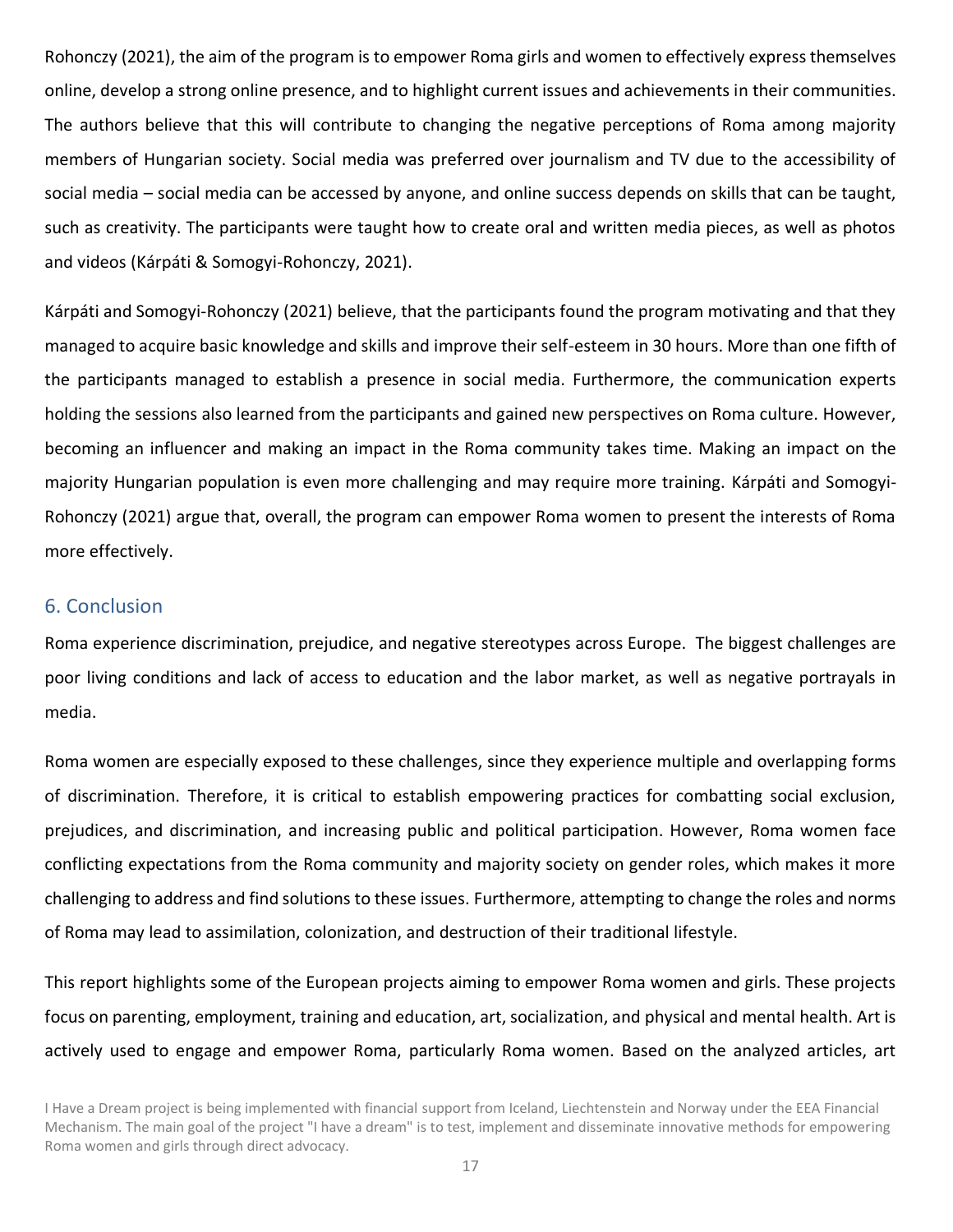facilitates the participation of the Roma women in media, employment, and education activities. By using different types of art, Roma women can speak up and raise awareness of their issues and their culture.

While there are some positive examples from the European countries on the attempts to address the Roma challenges in the recent years, there is still lack of relevant polices and projects. Furthermore, the existing empowerment practices alone cannot solve all the challenges Roma experience. Empowerment is not the solution to discrimination and prejudice. Finding the solution for these challenges requires fundamental changes on the macro level, namely the development and the implementation of the relevant policies focusing on the creation of the positive attitude toward Roma, by considering them as an equal part of the society, rather than as "others".

The Roma remain one of the most disadvantaged minorities in the EU and Norway. Discrimination and exclusion of Roma has become "normalized" and a part of the public discourse. Transformation of this negative discourse requires time, willingness, and collective efforts of public, private, and civil society actors across Europe. While empowerment projects alone cannot solve the discrimination and exclusion Roma experience, the best practices outlined in this report are examples of methods that may empower Roma to act up against discrimination, as well as contribute to the development of more positive attitudes toward Roma across Europe. The best practices provide a knowledge base to be used by public, private, and civil society actors to give ground for Roma inclusion in the EU and Norway.

## <span id="page-17-0"></span>7. References

- Arbeids- og inkluderingsdepartementet. (2009). *Handlingsplan for å bedre levekårene for rom i Oslo*. https://www.regjeringen.no/globalassets/upload/fad/vedlegg/sami/handlingsplan\_2009\_rom\_oslo.pdf
- Banks, C. K. (2019). *Roma Girls Expressing Identity, Aspirations, and Voice Through Participatory Arts-Based Research* [Unpublished doctoral dissertation]. University of South Florida.
- Baumberger, B. (2017). *Trondheim dokumentarfestival er i gang: - Krisen i bransjen får fotografer til å tenke nytt*. https://www.adressa.no/kultur/2017/11/14/Krisen-i-bransjen-f%C3%A5r-fotografer-til-%C3%A5 tenke-nytt-15603310.ece
- Boros, J., & Gergye, E. (2019). Roma Population in Hungary: Focusing on Educational Opportunities. In *Lifelong learning and the Roma minority in central and Eastern Europe*. Emerald Publishing Limited.
- Bothner-By, A. (n.d.). *Norvegiska romá - norske sigøynere. Ett folk - mange stemmer*. Oslo National Academy of the Arts. Retrieved April 7, 2022, from http://hdl.handle.net/11250/2366964

I Have a Dream project is being implemented with financial support from Iceland, Liechtenstein and Norway under the EEA Financial Mechanism. The main goal of the project "I have a dream" is to test, implement and disseminate innovative methods for empowering Roma women and girls through direct advocacy.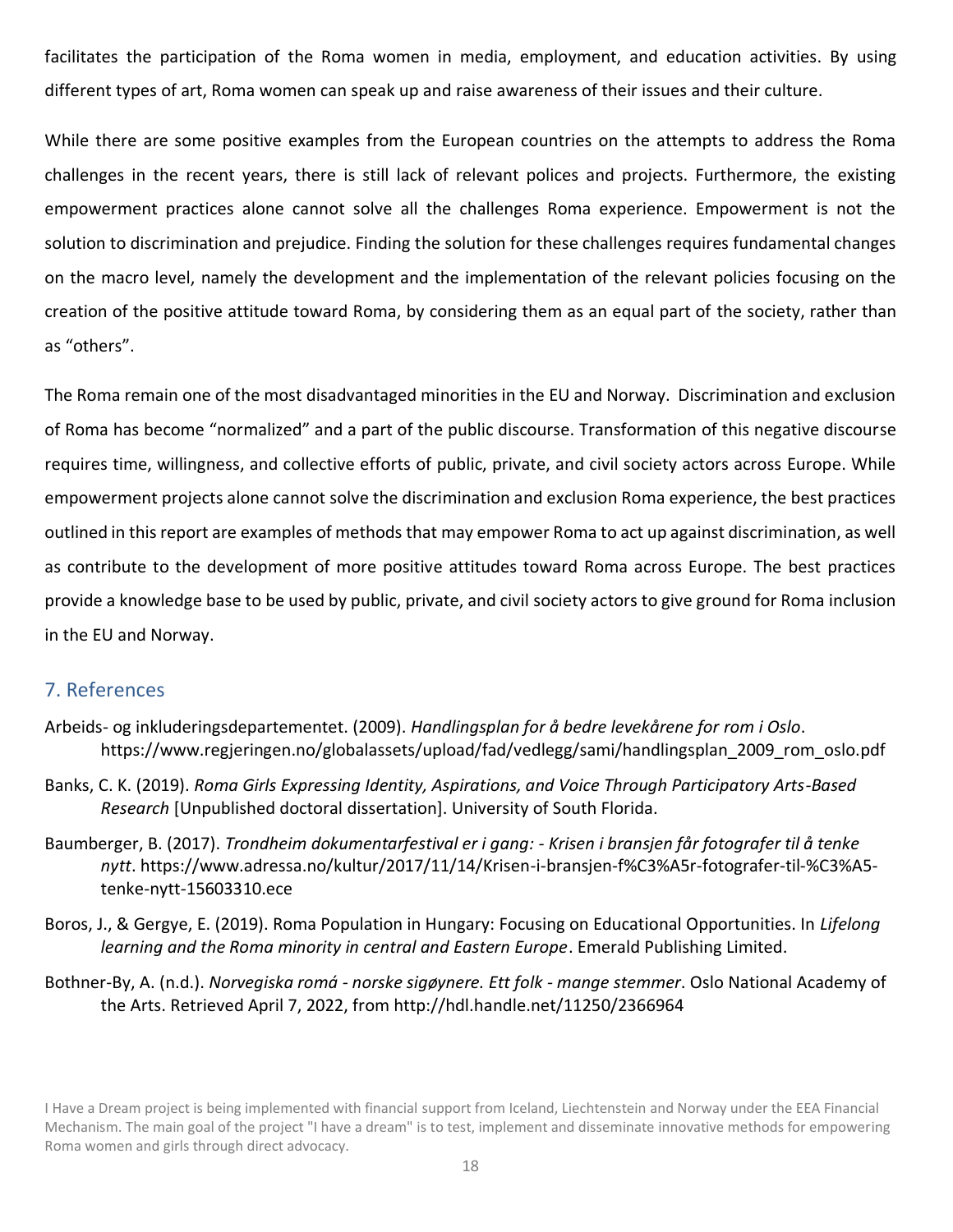- Calado, P., Moreira, L. J., Costa, S., Simões, C., & de Matos, M. G. (2019). The Roma Population in Portugal: A Changing Picture. In *Lifelong Learning and the Roma Minority in Western and Southern Europe*. Emerald Publishing Limited.
- Cervi, L., & Tejedor, S. (2020). Framing "The Gypsy Problem": Populist Electoral Use of Romaphobia in Italy (2014ʹ2019). *Social Sciences*, *9*(6), 105.
- Corradi, L. (2021). Intersectional Alliances to Overcome Gender Subordination: The Case of Roma-Gypsy Traveller Women. *Journal of International Women's Studies*, *22*(4), 152-166.
- Crespo, I., Pallí, C., & Lalueza, J. (2002). Moving communities: a process of negotiation with a gypsy minority for empowerment. *Community, Work & Family*, *5*(1), 49-66.
- Crondahl, K., & Eklund Karlsson, L. (2015). Roma empowerment and social inclusion through work-integrated learning. *SAGE Open*, *5*(1).
- Čvorović, J. (2011). Juvenile marriages, child-brides and infant mortality among Serbian Gypsies. *Гласник ʫ̴̨̡̨̛̛̯̦̬̭̦̭̯̯̱̯̐̌̐̌ˁʤʻ˄*, *59*(2), 27-44.
- Czarnota, K. (2018). Situation of Romanian Roma kiving in encampments in Oiland and opportunities of participation in sporting activities. The case of Poznan. *Society Register*, *2*(1), 77-98.
- Daróczi, A., Smith, L., & Cemlyn, S. (2021). Romani young people's activism and transformative change. In A. Ryder, M. Taba, & N. Trehan (Eds.), *Romani Communities and transformative change* (pp. 115-143). Brsitol University Press, Policy Press
- Divinsky, B. (1993). Romanies in Slovakia: a challenge to the future. *Espace Populations Sociétés*, *11*(1), 23-33.
- European Comission. (2018). *Antigypsism: increasing its recognition to better understand and address its manifestations*. https://ec.europa.eu/newsroom/just/document.cfm?doc\_id=55652
- Forray, K. R., & Óhidy, A. (2019). Introduction: Lifelong learning and the Roma minority in central and eastern Europe. In *Lifelong learning and the roma minority in central and Eastern Europe*. Emerald Publishing Limited.
- Gustrén, C., Lindström, S., Johannisson, J., & Blomgren, R. (2021). Artistic Means of Social Change: Arts-Based Interventions for Addressing Marginalisation in a European Context. *inVISIBILIDADES*, *15*, 12-21.
- Gaare, G. K., & Hasvoll, B. C. (2017, November 9). Rom fortsatt et uønsket folk*. Aftenposten.* https://www.aftenposten.no/meninger/debatt/i/B7Pn0/rom-fortsatt-et-uoensket-folk-gaare-og-hasvoll
- lacobute, R. (2019). Independent Theatre as a Manifestation of Identity. Study Case: Minorities' Theatre. *Colocvii teatrale*(27), 221-234.
- Ivanov, M. (1998). Interpreting the Term «National Minority». *Balkanologie. Revue d'études pluridisciplinaires*, *2*(1).
- Kárpáti, A., & Somogyi-Rohonczy, Z. (2021). Making your voice heard: a visual communication project for young Roma women. *inVISIBILIDADES. Revista Ibero-Americana de Pesquisa em Educação, Cultura e Artes*, *15*, 64-77.

I Have a Dream project is being implemented with financial support from Iceland, Liechtenstein and Norway under the EEA Financial Mechanism. The main goal of the project "I have a dream" is to test, implement and disseminate innovative methods for empowering Roma women and girls through direct advocacy.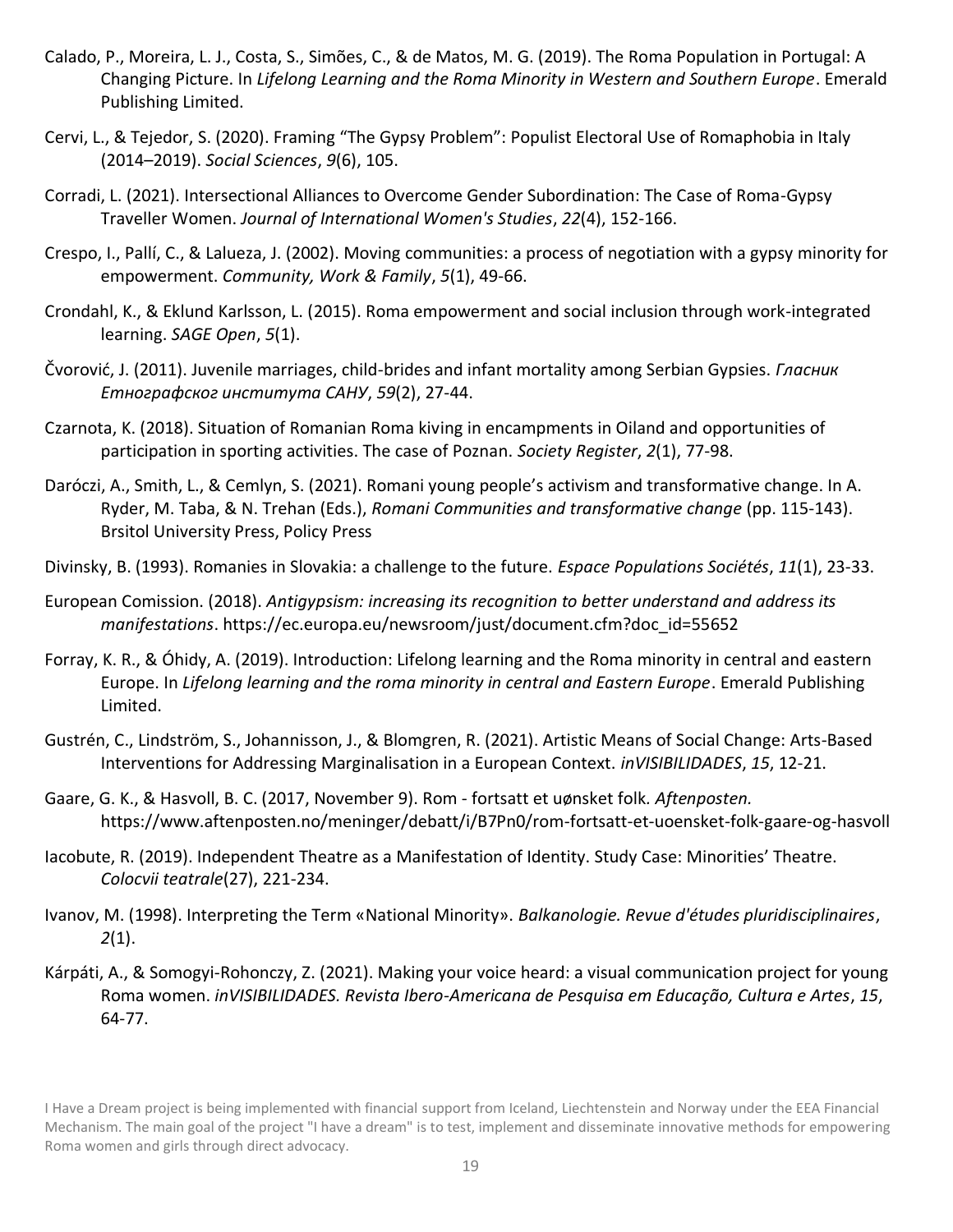- Kazubowski-Houston, M. (2017). Agency and dramatic storytelling: Roving through pasts, presents and futures. In J. F. Salazar, S. Pink, A. Irving, & J. Sjoberg (Eds.), *Anthropologies and Futures. Researching Emerging and Uncertain Worlds* (pp. 209-224). Bloomsbury Academic.
- Khoshkesht, S., Nasrabadi, A. N., & Dehkordi, L. M. (2020). Digital Storytelling: The New Arts-Based Research Method. *Iranian Journal of Public Health*, *49*(7), 1395.
- Kirkens Bymisjon. (2016). *Rapport om forprosjektet. Romsk kultur- og ressurssenter Romano Kher.* https://kirkensbymisjon.no/content/uploads/2019/12/NorskeRom\_Rapport\_2017.pdf
- Kulturrådet. (n.d.). *Norvegiska Roma/Norske Sigøynere*. https://www.kulturradet.no/documents/10157/58ed23c6-414e-4a6a-9d0c-8970bef49c5a
- Lidén, H., & Engebrigtsen, A. (2020). *Norske Rom*. HL-Senteret. Retrieved May 6, 2022, from https://www.hlsenteret.no/kunnskapsbasen/livssyn/minoriteter/norske-rom/norske-rom-
- Ljungberg, J. (2018). *Lessons from Roma feminism in Europe. Digital Storytelling Projects with Roma Women Activists from Romania, Spain and Sweden* [Unpublished doctoral dissertation]. University of Gothenburg.
- McGarry, A. (2017). *Romaphobia: The Last Acceptable Form of Racism.* Zed Books.
- Mendes, M. M. (2012). Representations about discrimination practices in the education system built by gypsies (ciganos) in the Lisbon Metropolitan Area (Portugal). *SAGE Open*, *2*(1).
- Merhaut, M. (2019). Theoretical studies focused on gender discrimination against Roma women in the Czech Republic. *Journal of Ethnic and Cultural Studies*, *6*(1), 28-44.
- Messing, V. (2008). Good practices addressing school integration of Roma/Gypsy children in Hungary. *Intercultural Education*, *19*(5), 461-473.
- Ministry of Labour and Social Inclusion. (2009). *Action plan for improvement of the living conditions of Roma in Oslo*.

https://www.regjeringen.no/globalassets/upload/fad/vedlegg/sami/nasjmin/handlingsplan\_rom\_en.pdf

- Minken, A. (2021). Rom i Norge. *Store Norske Leksikon*. Retrieved May 4, 2022, from https://snl.no/rom\_i\_Norge
- Miranda, D. E., Zhelyazkova, L., & Sladkova, J. (2021). A Photovoice Project for Ethnic Health Justice: Reflections from Roma Communities in Seville, Spain. *Global Journal of Community Psychology Practice*, *12*(2).
- NAFO. (2022). *Hvem er rom?* NAFO Nasjonalt senter for flerkulturell opplæring, OsloMet. Retrieved May 4, 2022, from https://nafo.oslomet.no/ressurser/nasjonale-minoriteter/hvem-er-rom/
- National Minorities. (n.d.). Government.no. Retrieved May 6, 2022, from https://www.regjeringen.no/en/topics/indigenous-peoples-and-minorities/national-minorities/id1404/
- Olgaç, C. R. (2019). Roma in the Educational System of Sweden: Achievements after Year 2000 and Challenges for the Future. In *Lifelong Learning and the Roma Minority in Western and Southern Europe*. Emerald Publishing Limited.

I Have a Dream project is being implemented with financial support from Iceland, Liechtenstein and Norway under the EEA Financial Mechanism. The main goal of the project "I have a dream" is to test, implement and disseminate innovative methods for empowering Roma women and girls through direct advocacy.